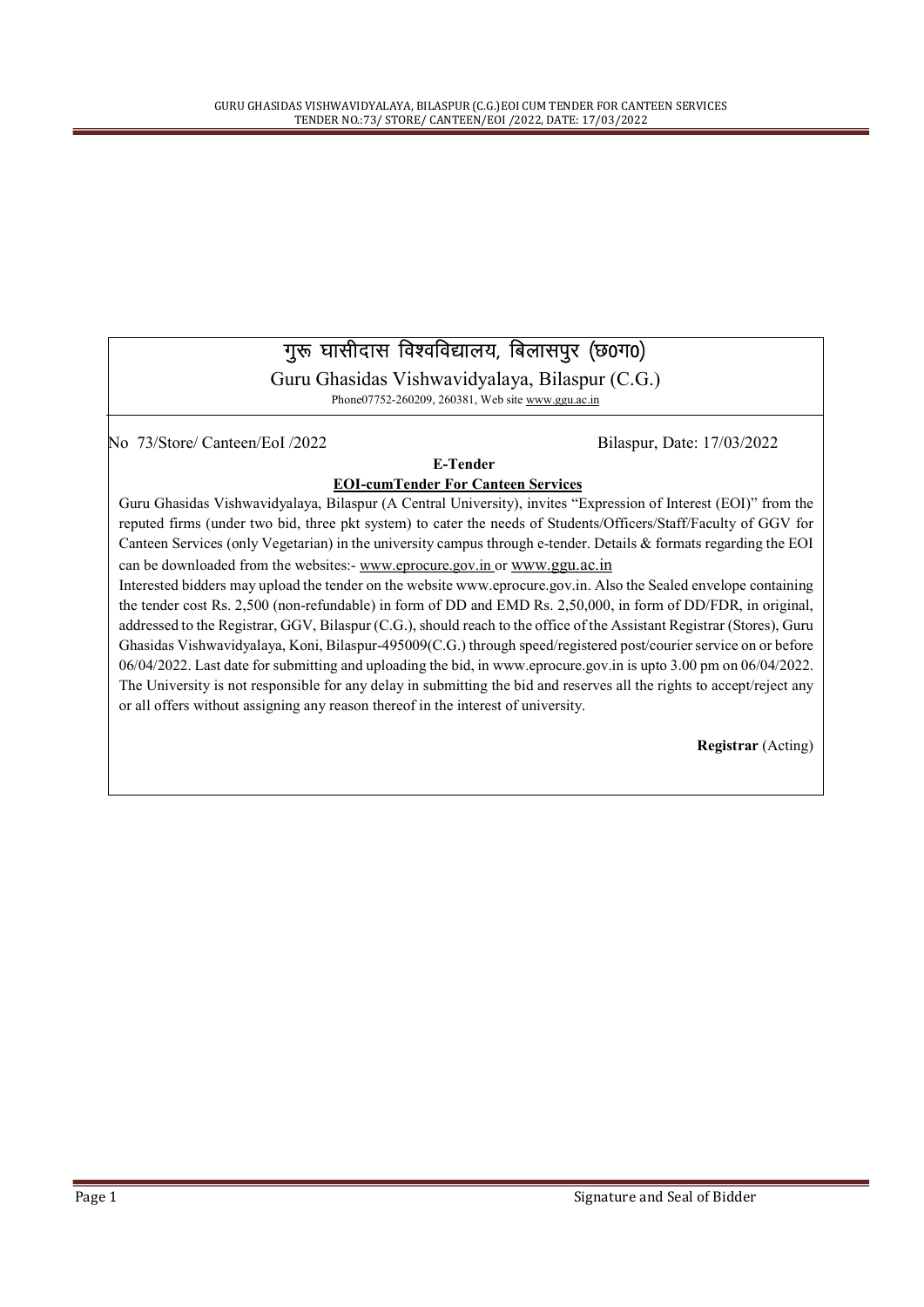# Guru Ghasidas Vishwavidyalaya,Bilaspur (C.G.)

(A Central University established by the Central Universities Act, 2009 No. 25 of 2009) Phone 07752-260381, Website – www.ggu.ac.in GSTIN 22AAAJG2058G1ZP

### TENDER DOCUMENT



## Expression of Interest (EoI) cum e-Tender

for

## Canteen Services at GGV

EOI CUM TENDER NO.: …./ Store/ Canteen/EoI /2022 , Date: …/03/2022

|   | $\triangleright$ Last Date of online bid submission                                         |              | 06/04/2022 upto 3.00 PM |
|---|---------------------------------------------------------------------------------------------|--------------|-------------------------|
|   | $\triangleright$ EMD & Tender Cost (original hard copy) to<br>submitted to GGV through Post | $\mathbf{t}$ | 06/04/2022 upto 3.00 PM |
|   | $\triangleright$ Pre Bid Meeting                                                            |              | 23/03/2022 at 1.00 PM   |
| ➤ | Opening of Technical Bid                                                                    |              | $07/04/2022$ at 3.30 PM |
|   | $\triangleright$ Bid Fee (Non-refundable)                                                   |              | $Rs. 2,500/-$           |
| ➤ | <b>Earnest Money Deposit</b>                                                                |              | $Rs. 2,50,000/$ -       |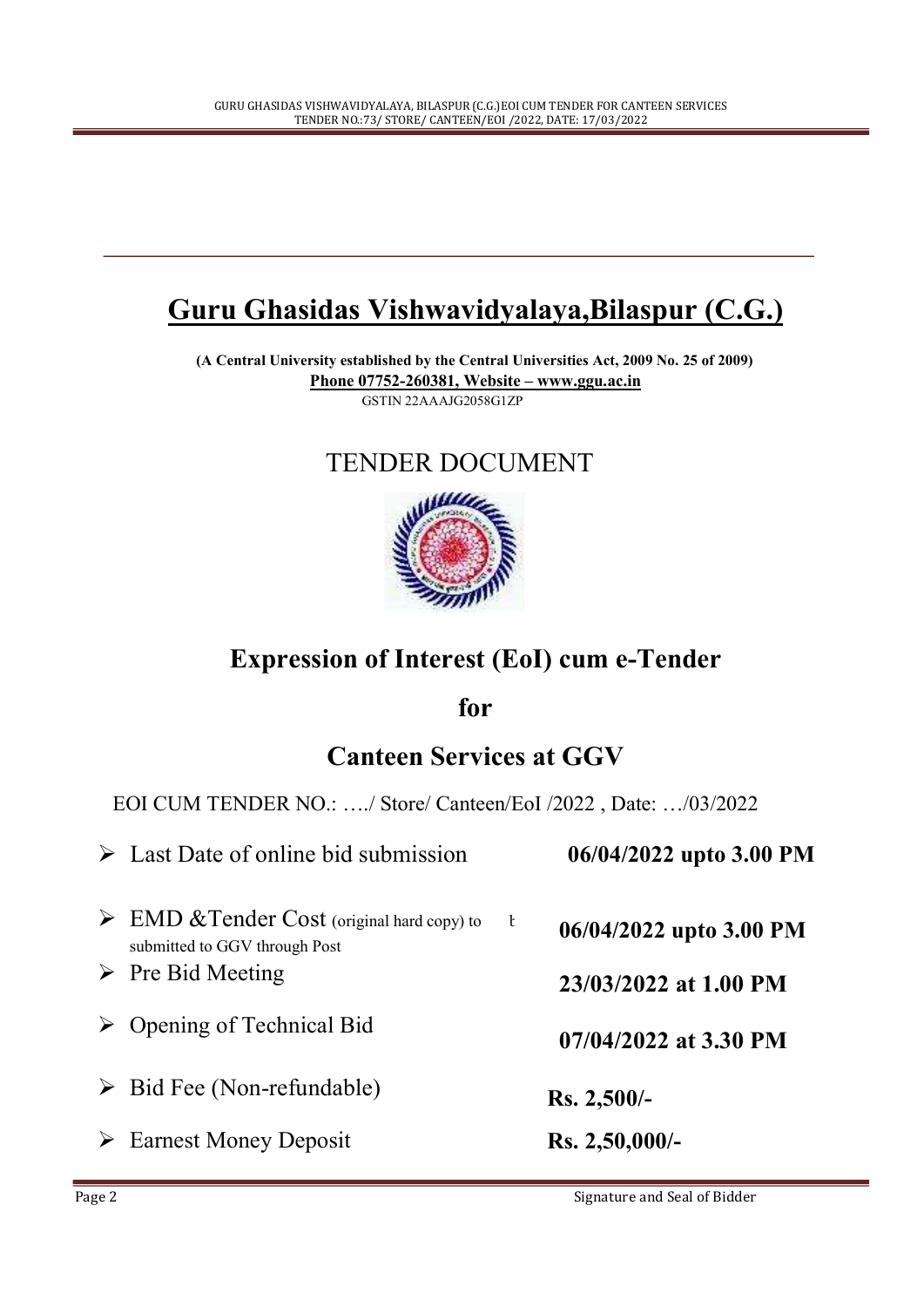# Expression of Interest (EoI) cum E-Tender For Canteen Services at GGV

- $\triangleright$  Expression of Interest (EoI) cum E-Tender is invited from the eligible bidders (under two bid/ three packets system) through e-tender to cater the needs of students/employees of GGV for Canteen Services in the campus.
- Tender Form &EoI documents can be downloaded from the University website (www.ggu.ac.in) or from the CPP portal(www.e-procure.gov.in).
- $\triangleright$  Scope of the Work: The successful bidder will be required to provide Breakfast, Snacks, Beverage, Lunch, and Dinner (only Vegetarian) in the canteen and cater similar services(on demand) during the meetings/conferences/ seminars/ symposia etc. in the campus, which may include High-Tea, Buffet/Packed Breakfast/Lunch/Dinner etc. The tentative list of items to be supplied is given in Annexure "1-A".
- $\triangleright$  The Bidder who fulfils the eligibility criteria as per the Clause 2.0 of this tender should participate in this EOI
- $\triangleright$  The Tender cost of Rs. 2,500/- (Non-Refundable) and Earnest Money Deposit (EMD) of Rs 2,50,000/- shall have to be submitted by the bidder.
- $\triangleright$  Contract Period: The period of contract will be initially for one year and during first six months of the service, the performance shall be evaluated by the cafeteria Committee of GGV. On the basis of satisfactory services/ performance during first six months, on recommendation of the cafeteria committee a letter of confirmation shall be issued to the firm to continue its services to another six months. The contract period is extendable maximum up to additional two years (in each instalment of six month or so) based on the performance of the vender in the preceding half of the financial year. The performance shall be evaluated by the cafeteria Committee of GGV. The unsatisfactory performance may lead to cancellation/discontinuation of the contract.
- $\triangleright$  The canteen premises can be inspected by the bidder on any working day between 10.00 A.M. to 5.30 P.M before submitting their offer/bid
- $\triangleright$  Clarification: The tenderer may submit their queries (if any), through Email (storesectionggv2021@gmail.com) and in writing to the Registrar, Guru Ghasidas Vishwavidyalaya, Koni, Bilaspur, 495009 (C.G.) to seek clarifications regarding the tender submission etc. GGV will reply only those queries which are essentially required for submission of bids. GGV will not reply the queries which can be implied /found in the EOI cum tender documents or which are not relevant or in contravention to EOI cum tender documents.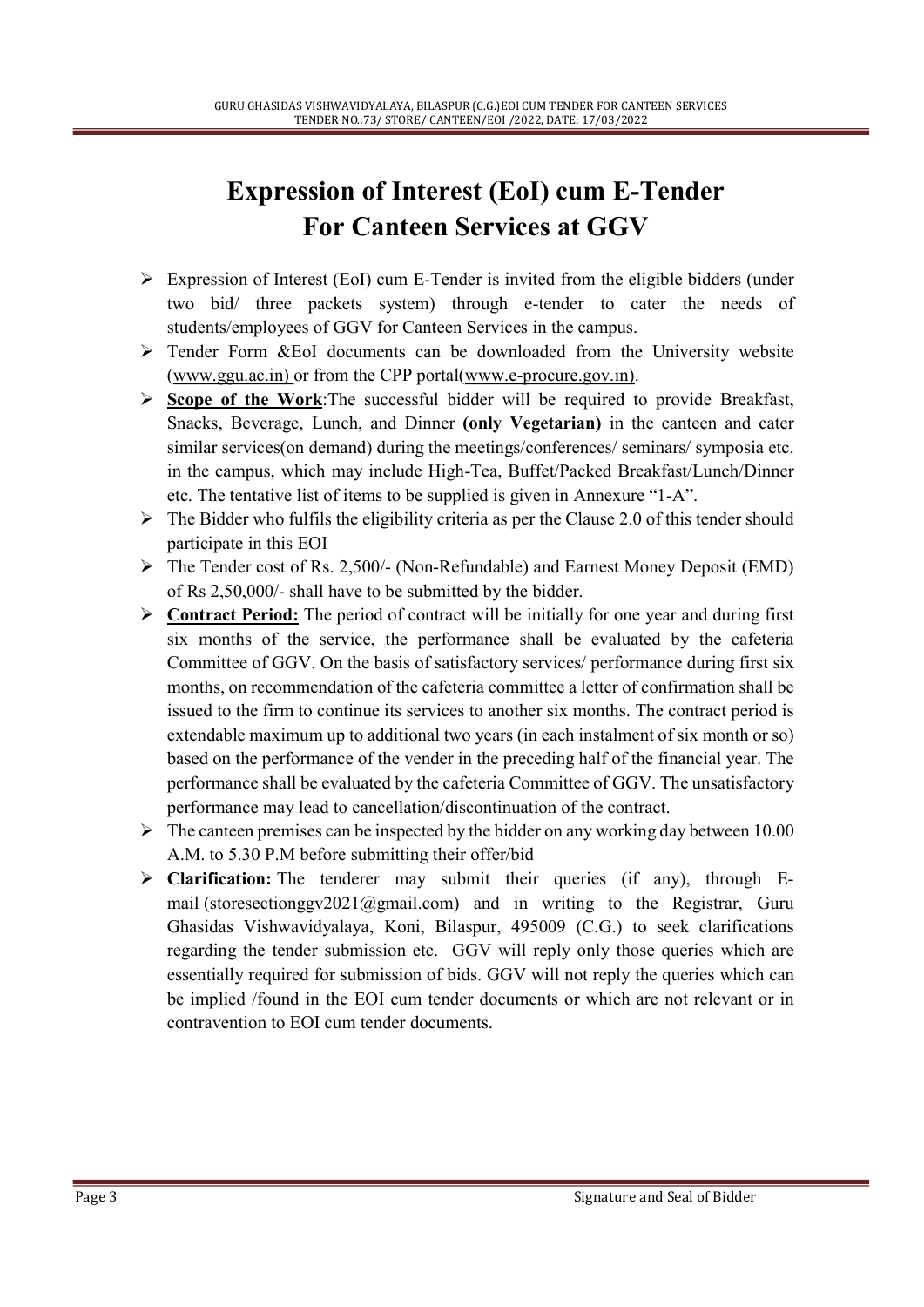### 1. Mode of Payment of Tender Cost and EMD:

Tender cost and EMD must be submitted in original before the scheduled last date through speed post/registered post/courier service to the Asst. Registrar (Store), Guru Ghasidas Vishwavidyalaya, Bilaspur 495009 (C.G). Also the scanned copies are to be uploaded online in eprocure.gov.in.

#### 1.1 Tender cost

A tender cost of Rs 2,500 (non-refundable) should be in the form of DD in favour of "Registrar, Guru Ghasidas Vishwavidyalaya", payable at Bilaspur (C.G), from any nationalized bank.

#### 1.2 Earnest money deposit (EMD)

An EMD of Rs. 2,50,000 (refundable as per terms and condition of the tender) should be in the form of DD in favour of "Registrar, Guru Ghasidas Vishwavidyalaya", payable at Bilaspur (C.G), issued by any nationalized bank or FDR of the firm issued by any nationalized bank.

The following shall be noted related to EMD:

- a) The EMD (without any interest) for all those bidders who are found not eligible shall be returned back to the bidder through registered post/speed post/Courier Service.
- b) The EMD without any interest shall be refunded/returned to remaining bidders only after signing of agreement/MoU with the successful bidder.
- c) No exemption from depositing the EMD shall be allowed to any participating bidder. However any rules or guidelines from GOI will be applicable.
- d) Validity of EMD shall be six (6) months from the last due date of submission of E-TENDER/EoI.
- e) The earnest money deposit (EMD) shall not carry any interest.
- f) EMD shall be forfeited in the following cases:
	- $\triangleright$  If any information or document furnished by the bidder turns out to be misleading or untrue in any material respect; and
	- $\triangleright$  If the successful bidder fails to execute the contract/ agreement within the stipulated time or any extension thereof provided by GGV.

### 2.0 Essential Eligibility Criteria for the Bidder:

The bidder should fulfil the following Eligibility criteria for participating in this EoI for the Cafeteria Services (the bidder has to submit the filled-in format as per Annexure-1-B)

2.1 Minimum 03 (Three) years of experience of successful execution in Canteen / Cafeteria services with proper establishment of cafeteria services, with their own outlet or has successfully operated similar services at any State/Central Govt. Organization, PSUs, Educational Institutions/Departments (Govt./Govt. Funded), any Reputed Private Limited Organization. The experience of running merely Tea/Coffee/Chocolate/ Juice/packaged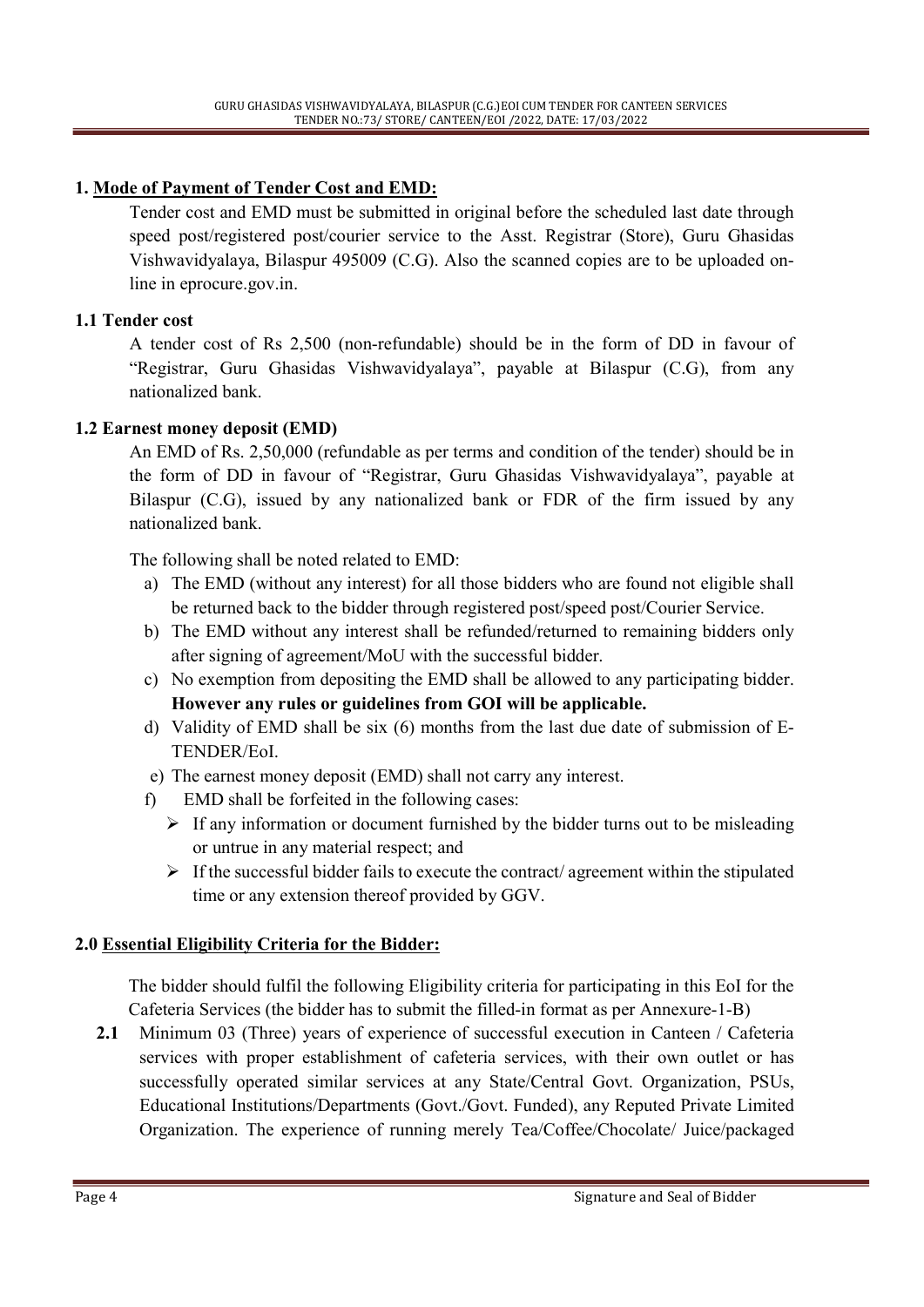food/ Jan-Aahaar stall and other such outlets, shall not be considered eligible for participating in the bid.

- 2.2 The firm should have successfully executed canteen services, without any break/discontinuity due to unsatisfactory performance/complaint during the contract period (Certificate from the institution/ undertaking by tenderer must be attached as proof).
- 2.3 The firm should not have suffered any financial loss during the last three financial years 2018-19, 2019-20 and 2020-21 (copy of Annual Audited sheet should be attached as proof).
- 2.4 The firm should have minimum average turnover of Rupees 50 Lakh per annum in Canteen, catering and/or mess services along with Gross Profit Statement (Certified Annual Audited Balance sheet of last 03 financial years to be submitted).
- 2.5 The firm should have following:

i) Food license issued by Food Safety & Standards Authority of India (FSSAI)/ Food & Drug Administration (FDA).Since the University campus is vegetarian campus so firm must have FSSAI-16 criteria certificate.

ii) Shop/Establishment Registration/ Municipal licence

iii) Labour license, EPF, ESIC etc.

iv) GST & PAN for the existing businesses transactions related to the cafeteria services

### Table-I: Eligibility Criteria for Bidders as per Clause 2.0

|            | O<br>ັ                                        | л.                                            |                                                                             |    |         |
|------------|-----------------------------------------------|-----------------------------------------------|-----------------------------------------------------------------------------|----|---------|
| Sub clause | Criteria satisfied by<br>The bidder<br>Yes/no | Document / certificate<br>Attached in support | Give the relevant page no<br>In the bid document<br>Submitted by the bidder |    | Remarks |
|            |                                               | Yes/no                                        | From                                                                        | Tо |         |
| 2.1        |                                               |                                               |                                                                             |    |         |
| 2.2        |                                               |                                               |                                                                             |    |         |
| 2.3        |                                               |                                               |                                                                             |    |         |
| 2.4        |                                               |                                               |                                                                             |    |         |
| 2.5        |                                               |                                               |                                                                             |    |         |

3.0. Disqualification: The University has all the rights reserved to disqualify the bid on account of any of the following reasons:

- i. If bid is received after scheduled last date and time.
- ii. If the bidder does not upload all the desired documents as stipulated in the EoI.
- iii. If any of the conditions prescribed in the EoI is not fulfilled or found incomplete in any respect.
- iv. If the bidder attempts to influence any member of the committee.
- v. If the bid is conditional.
- vi. If the bidder provides any misleading information or conceals any desired information.
- vii. If the Bid is received without the original hard copies of Bid Cost and EMD
- viii. If the bidders make any correction, addition, alteration in the downloaded bid document.
- ix. If bidder is under a declaration of ineligibility for corrupt and fraudulent practices issued by the Government of India (GoI), Central / State Government, or any other of their agencies.
- x. If any of the eligibility criteria is not fulfilled
- xi. If the Bid is submitted without the Declaration as per Annexure-D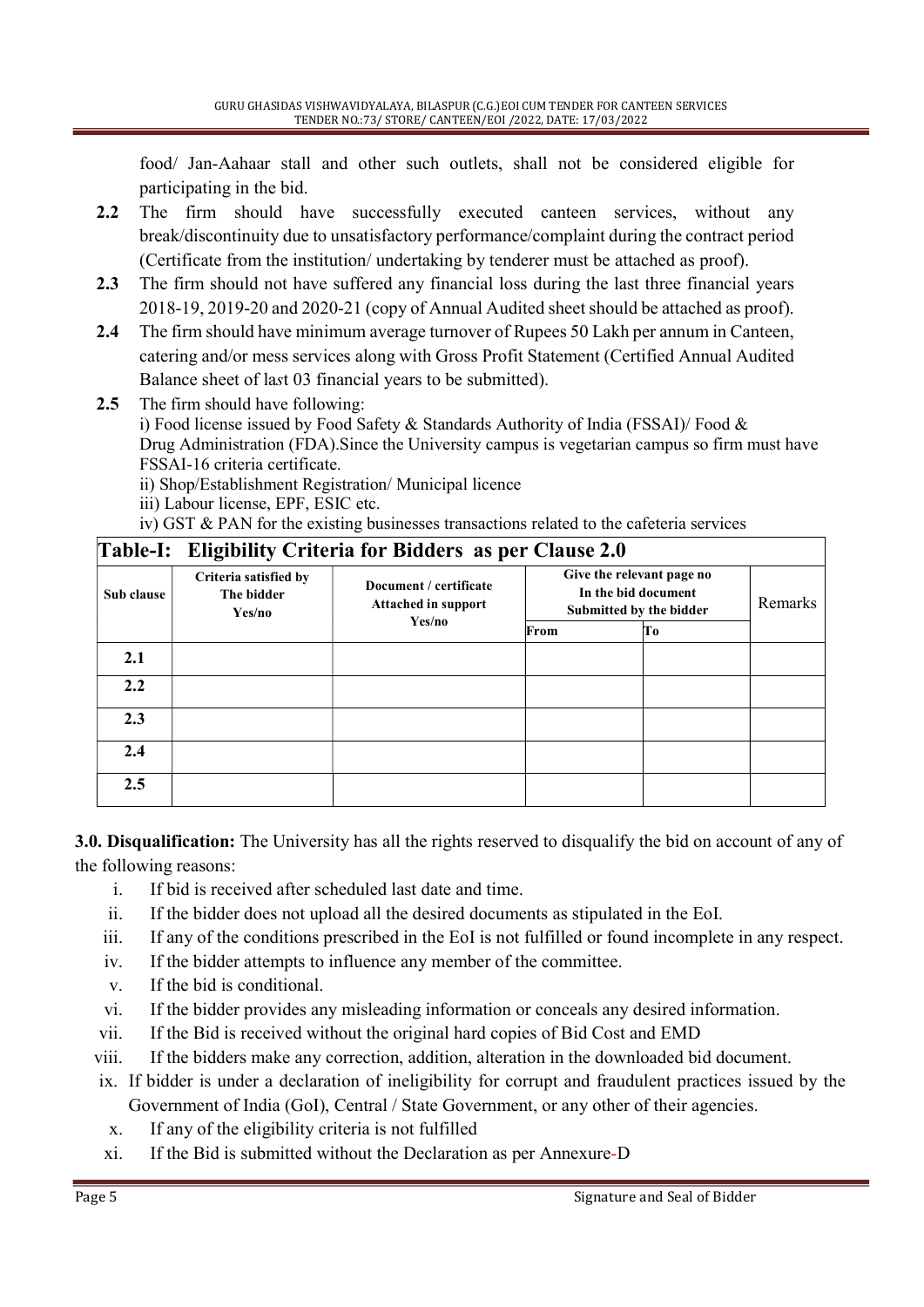xii.If the quoted monthly rent is less than the monthly base rent of Rs 50,000/- (with GST).

The decision of the University in the matter of disqualification shall be final and binding and no further correspondence shall be entertained from any of the disqualified bidder, thereafter.

#### 4.0 Rights of the University:

The University reserves (without assigning any reason, whatsoever) the right to:

- i. Accept or reject any or all bids for this EoI at any stage.
- ii. Amend the selection process at any stage, if situation so warrants.
- iii. Interpret any clause, modify/alter and amend the provisions of this EoI or any other document issued at any stage of selection.
- iv. Amend the scope of work.
- v. Debar the bidder, if during the process of selection or later at any stage, it is found or discovered that bidder has/ had provided incorrect/misleading information or material misrepresentation or concealment of information sought by the GGV.
- vi. Close the process/cancel the invitation/ tender notice at any stage.

### 5.0 Downloading of the EoI cum E-Tender:

The bid document consisting of scope of work and the set of terms and conditions of the contract to be complied with and other necessary documents may be seen and downloaded from websites www.ggu.ac.in or www.e-procure.gov.in

### 6.0 Submission of the Bids:

### 6(A)PART-A:TECHNICAL BID:

Following duly signed documents are to be submitted by the bidders:

6(A-1)Soft copies to be uploaded in the CPP Portal e-procure.gov.in:

- i. All relevant certificates, formats, undertakings, documentary evidence in support of the information furnished by the bidder.
- ii. Signed and scanned copies of Tender Cost and EMD/relevant document.
- iii. Signed copy of the tender / EoI document without any alteration.

### 6(A-2) Steps for Online (soft copy) Technical Bid Submission:

- i. Bidder must be registered on the website www.eprocure.gov.in for uploading the soft copy of the bid.
- ii. The interested tenderer(s) must read the terms and conditions of this EOI carefully. Firm should only submit the bid if eligible, and should possess all the documents required.
- iii. The intending tenderer(s) must have valid digital signature to submit the bid.
- iv. Bidder should upload documents in the format available on the website www.eprocure.gov.in.
- v. Bidder must upload the Tender documents on the e-Tendering website www.eprocure.gov.in. The scanned copy of demand draft for Bid Cost (Nonrefundable) and demand draft of Earnest Money Deposit (EMD) in pdf format need to be submitted. The two files should be uploaded in one file named "Bid Cost EMD E-Tender Fee Name of Bidder.pdf" within the period of bid submission.
- vi. Bidders must upload their tender on the e-Tendering website www.eprocure.gov.in. The scanned copy of the bid documents Technical (in pdf format) and Financial Bids (as per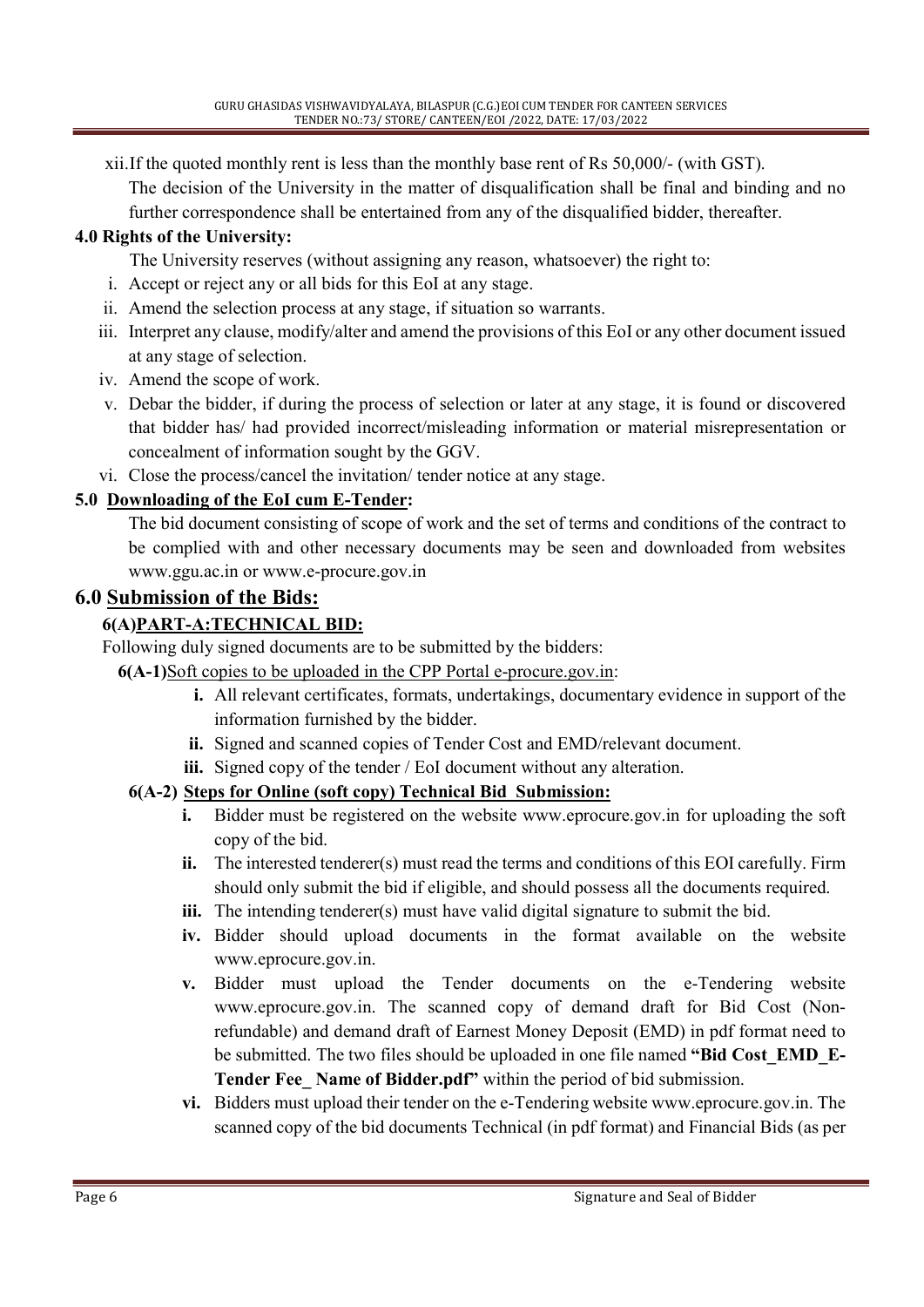format available on the website www.eprocure.gov.in) within the period of bid submission.

vii. First pdf file titled "Technical Bid Name of Bidder" must have all required documents related to Technical Bid.

viii. Second file (as per the format available on the website www.eprocure.gov.in) entitled "Financial Bid Name of Bidder" must have the Financial Bid.

ix. The Technical bid file must contain the scanned copies of duly signed EOI, certified copies of documents related to Eligibility Criteria, all relevant information and documents of turnover, net profit (after tax), experience, ongoing work, documents relevant for evaluating the bidder technically, Corrigendum / Addendum / Other documents, if any, etc. as per the attached annexure (except Annexure –II). Only those technical bids whose Bid cost and EMD are found valid will be opened.

x. The bidders are required to upload and submit page of (Audited) summarized Balance Sheet /summarized Profit & Loss Account for last 03 years.

xi. Bidder must ensure to quote rates in the Financial Bid as per Annexure-II. The rate shall be quoted up to 2 Decimals.

xii. If any cell is left blank and no rate is quoted by the tenderer, rate of such item shall be treated as "0" (ZERO).

xiii. Information and Instructions for tenderer uploaded on websites shall form part of bid document.

xiv. The bidders are advised to submit complete details with their bids. The Technical Bid Evaluation will be done on the basis of documents submitted/uploaded on e-tendering website(s) by the bidders with the bids. The information should be submitted in the prescribed proforma. Bids with Incomplete/Ambiguous information will be rejected.

xv. Online technical bid documents submitted by intending tenderers shall be opened only of those tenderers, whose Earnest Money Deposit, Cost of Bid Document and other documents placed in the envelope are found in order. GGV reserves all the rights to reject the bid, if three envelopes do not contain relevant information with regard to the content of the envelope.

xvi. Before the scheduled last date and time of submission of bid as notified, the tenderer may submit their revised bid any number of times indicating the relevant details on the concerned envelope.

xvii. On opening date and time, the bidder may login to see the bid opening process.

### 6(A-3)Hard copy of Tehnical Bid:

Hard copy of Original Tender Cost & EMD / Relevant Document is to be submitted in a sealed envelope to the "Assistant Registrar (Store), Guru Ghasidas Vishwavidyalaya, Koni, Bilaspur(C.G.),495009 by registered/speed post/courier service.

### 6(B) PART-B-FINANCIAL BID:

Financial bid is to be submitted online only on e-procure.gov.in in the BoQ format as per Annexure II. The offered monthly rent for the cafeteria premises (Ground floor only) with approx plinth area as  $648 \text{ m}^2$ , is to be quoted (over and above  $50,000/$ - per month) by the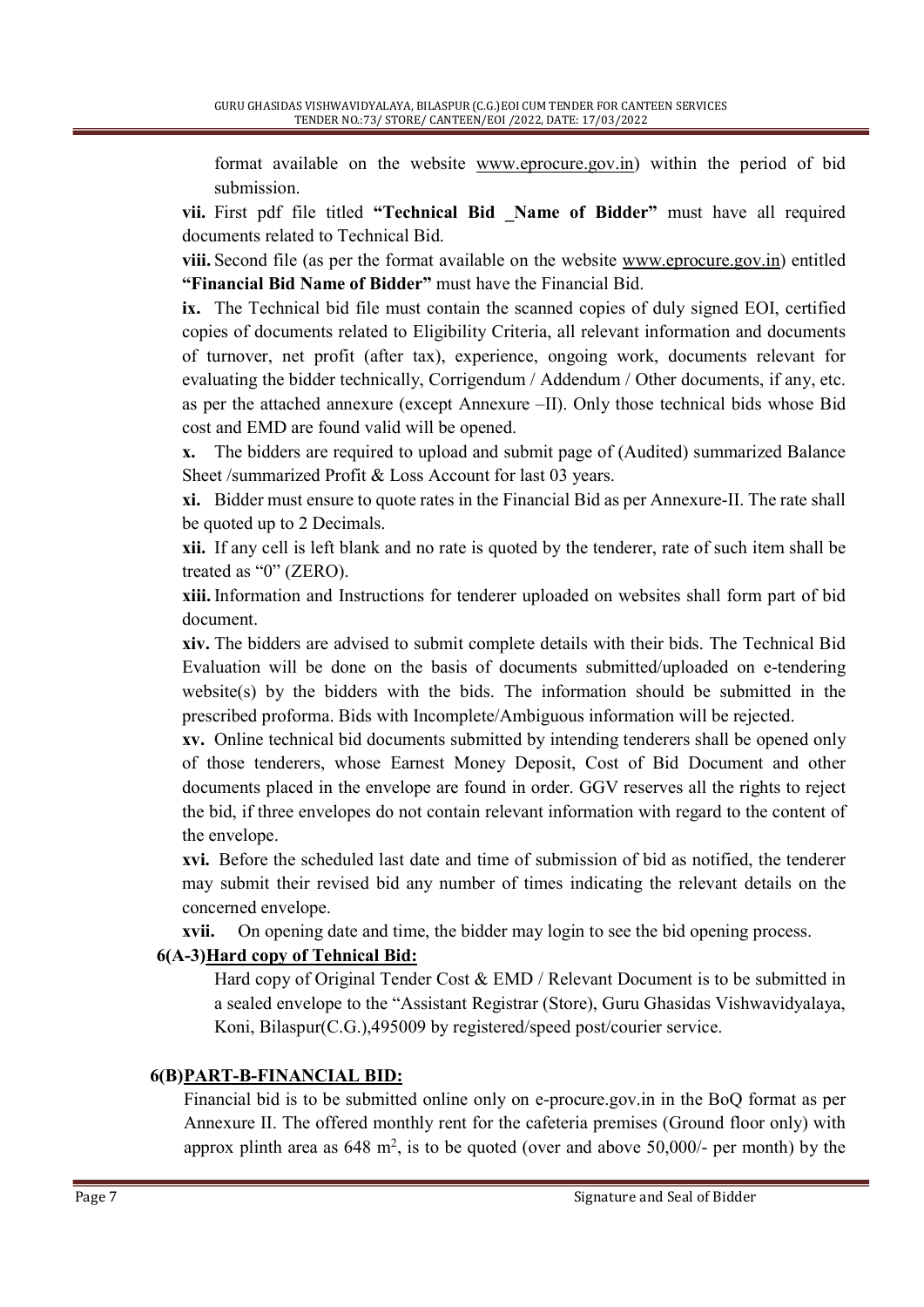bidder in the above BoQ.

- a. Base Rate for Monthly Rent (Inclusive GST Tax) is Rs. 50,000/-
- b. Bidders are required to quote the Monthly Rent more than Rs 50,000/- as the base monthly rent with GST.for the ground floor accommodation of the Cafeteria building at GGV campus.
- c. After opening of technical bid the capability and suitability of the bidders shall be evaluated as per evaluation criteria given in the EoI. The Financial Bid of technically qualified bidder shall be opened later, the date for which will be disclosed through e-procure portal.

### 7.0 OPENING AND EVALUATION OF THE BID:

- i. The bids shall be opened on-line for only those bidders who successfully submit the desired tender cost & EMD in original in a sealed envelope on or before the scheduled last date & time to the store section of the University by prescribed mode only.
- ii. The bid is invited under two Stages (three packets system), accordingly the stage-wise bids shall be opened on line.
- iii.. On scheduled date, the Technical bids shall be downloaded and evaluated (by the Technical Committee of GGV) as per the eligibility criteria and other conditions of EoI.
- iv. The Financial Bids of technically qualified bidders as above, shall be opened on-line as per the date decided and uploaded in the www.e-procure.gov.in and www.ggu.ac.in.
- v. The evaluation criteria for Financial Bid shall be based on highest monthly rent offered by the Bidder over & above the base rent of Rs 50,000/- (with GST).

### 8.0 Facilities Provided by GGV:

- The facilities available in the existing building may be inspected by the bidding firm before submitting their bid on any working days between 10:30 to 5:30 with prior intimation /permission from Assistant Registrar (Store). No addition shall be made in the existing facilities as detailed below.
- $\triangleright$  The ground floor accommodation in the cafeteria Building with electrical fixtures & fittings.
- $\triangleright$  Furniture in the cafeteria as available.
- $\triangleright$  Toilets with fittings.

### 9.0 Requirements from Bidder:

a. Eearnest Money Deposit: Rs.2,50,000/- (in the form of demand draft./ FDR/BankGuarantee). The above Earnest Money Deposit submitted by the successful bidder shall be refunded without any interest, on successful completion of all the obligations of the contract & submission of Security Deposit which will be refunded only after 60 days from the expiry of the contract period. In case premature termination of the contract, the security deposit shall be forfeited by GGV.

The EMD (Rs 2,50,000) deposited by the bidder shall be returned back to the bidder without any interest by the University, if the bidder requests for the same otherwise . The EMD may be treated as the Security deposit for successful Bidder, if it is submitted in the form of DD along with the bid.

**b. Water Charges:** Water Charges shall be payable  $\hat{\omega}$  Rs. 1,000/- per month to GGV. In case of any breakdown or unforeseen situation, the alternate arrangement shall have to be made by the successful bidder on his/her own cost.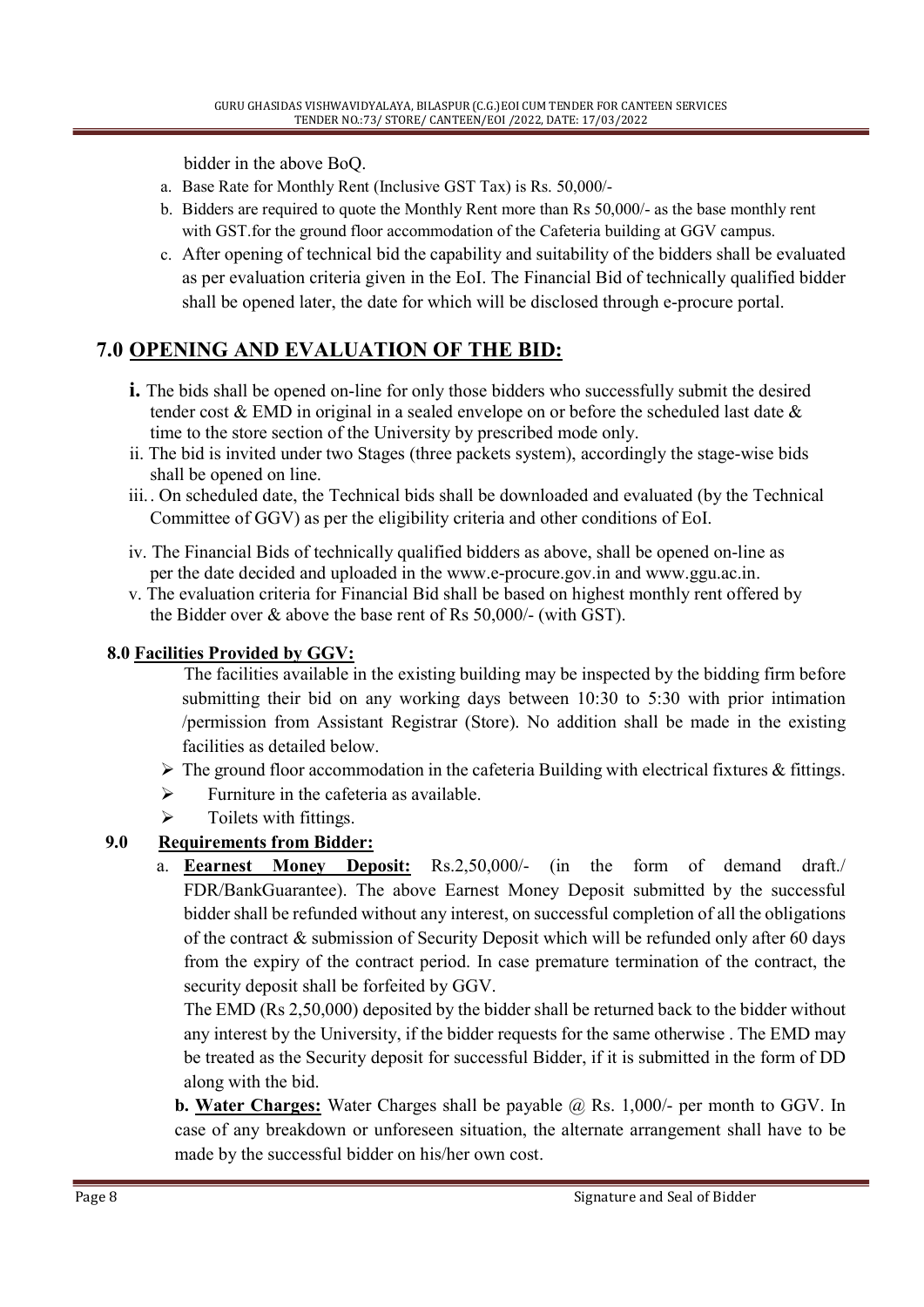- c. Electricity Charges: Electricity charges shall be borne by the successful bidder on actual electric consumption, as per the terms of the agreement to be executed with GGV.
- d. HouseKeeping Expenses: Housekeeping expenses in and around the cafeteria premises, shall be borne by the successful bidder.
- e. Drinking Water Facility:The successful bidder shall have to arrange/install water coolers, purifiers etc in appropriate number, for the cafeteria users on his own cost.
- f. Smoke Exhaust Arrangement: The successful bidder shall have to arrange/install chimney, exhaust fan etc for proper ventilation of smoke etc in the kitchen area.
- g. Digital Transaction facility:The successful bidder shall have to arrange/install facilities like Swipe Machine, BHIM App, etc. for digital transaction.
- h. Utensils other Gadgets etc. The successful bidder shall have to arrange/install the required utensils, cooking facilities, Commercial cooking gas, Refrigerators, for cafeteria operation to cope up with the fullest capacity of the accommodation.
- i. Cooling facility: The successful bidder shall have to arrange/provide the appropriate cooling facility for the cafeteria users.

### 10.0 GENERAL TERMS AND CONDITIONS

- 1) Bidder has to accept the rates quoted by GGV for canteen and menu for the Mess in this EoI, for the items to be served in Canteen. The bidder shall not be allowed to reduce/curtail the items required for the canteen without prior written permission from GGV. Failure to supply any item at the indicated cost shall be considered a breach of contract and invite action against the contractor.
- 2) Bidder must ensure that any packed item sold by it in cafeteria must be of good quality and product must be FSSAI certified. The bidder shall not be allowed to reduce/curtail the items required for the canteen without prior written permission from GGV.
- 3) Cafeteria Site Visit: Bidders are encouraged to submit their respective bids after visiting the cafeteria site at GGV and ascertain for themselves the site conditions, traffic, location, surroundings, climate, availability of power, water and other utilities, access to site, handling and storage of materials, weather data, applicable laws and regulations, and any other matter considered relevant by them.
- 4) It shall be deemed that by submitting the Bid, the bidder has visited the Canteen and ascertained the site conditions, climate, and availability of infrastructure
- 5) Bids shall be submitted in the given format as per this EoI only. In case submitted tender is in any other format, the same may be rejected.
- 6) No bidder shall submit more than one tender; otherwise it may lead to rejection of the bid.
- 7) All the documents and certificates must be in bound form. Each page of the bid document should sequentially number and duly signed by the bidder.
- 8) The name and address of the bidder with rubber stamp shall be clearly written in the space provided and no overwriting, corrections, insertion shall be permitted in any part of the bid, unless duly countersigned by the bidder. The tender should be filled in and submitted in strict accordance with the instructions laid down herein otherwise the tender is liable to be ignored.
- 9) Bidder must furnish information as per formats given in Annexure–1B to 1D and Annexure II.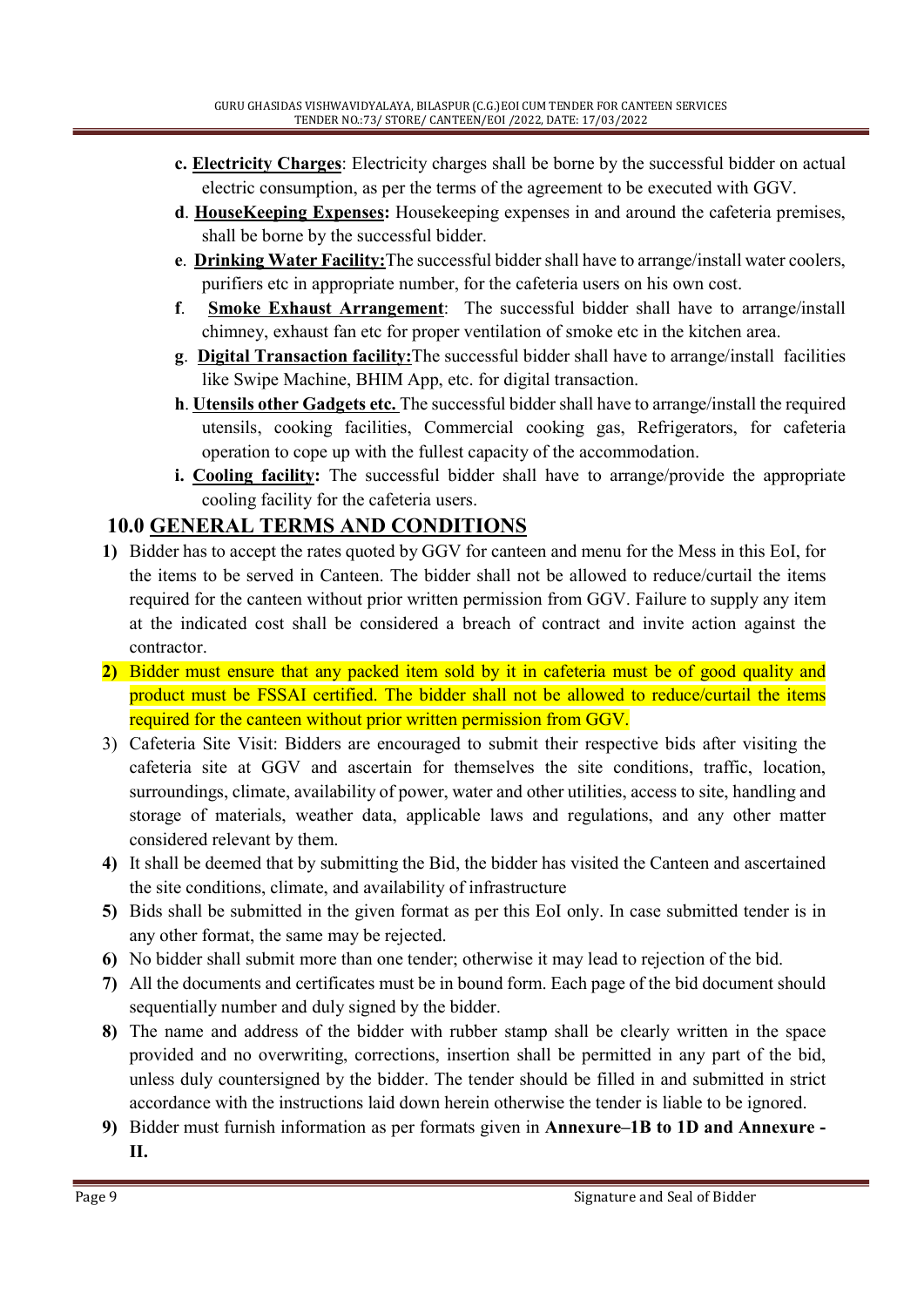- 10) The successful bidder, in case of allocation of contract, shall be initially on a trial basis for 6 months. Thereafter, if the performance is found to be satisfactory, then the contract shall be continued & confirmed for the contract period.
- 11) Even during the contract period, in case of default, the contract may be terminated and in such case bidder has to vacate the premises within 48 hours of such notice. GGV shall be entitled to take over possession of the premises after expiry of 48 hrs notice with no further correspondence. However, any case of default would be pointed out in writing to the bidder as and when it comes to the notice to enable him to correct and rectify his mistake from his/her part as contractor.
- 12) GGV reserves the right to get periodic inspections through its canteen committee/ empowered authorities to ensure the quality and quantity of food stuff and consumables etc. being offered/served /sold without any hindrance.
	- a. The listed menus (Annexure-1-A) for Canteen services to be rendered must not be altered by the bidder. Any modifications/alterations in the rate schedule, if considered necessary by the bidder, should be placed in a separate envelop accompanying the tender.
	- b. Individual signing the tender or other documents connected with the tender must specify whether he signs as:
		- i. A Sole Proprietor of the concernedfirm or constituted attorney of such sole Proprietor.
		- ii. If the bidder is a partnerin that case the bidder must have authority to execute contracts on behalf of the partner by virtue of partnership agreement or by a power of attorney duly executed by the partners of the firms.
		- iii. As authorized signatory of a Private Limited company.
		- iv. please submit a certified copy of legal document in support of your firm being a Partnership firm or a private Limited Company
- 13) In case of partnership, a copy of the deed or General Power of Attorney, in either case attested by a Notary Public should be furnished or an affidavit on stamp paper duly sworn or affirmed by all the partners admitting execution of the partnership agreement or the general power of Attorney should be furnished. The attested copy of the certificate or registration of firm should be attached along with the tender copy of the certificate or registration of firm should be attached along with the tender papers. In case of partnership firm, where no authority to refer dispute concerning the business of the partnership has been conferred on any partner, the tender and all other related documents must be signed by all the partners of the firm.
- 14) The Earnest Money deposit of the successful bidder shall be liable to be forfeited if the bidder fails to fulfil any of the following:
	- a) Fails to execute/sign an agreement with GGV in the prescribed format within 30 (Thirty) days of the receipt of the letter awarding the contract.
	- b) Fails to commence the Canteen Services within 30 (Thirty) days of the receipt of the letter awarding the contract.
- 15) The bids submitted should be valid for at least three months period from the date of opening of the bid and if any bidder withdraws or alters the terms of the bid during this period, the earnest money deposit shall be forfeited.
- 16) Corrections/deletion/over-writing, if any, in the tender must be duly attested/counter signed.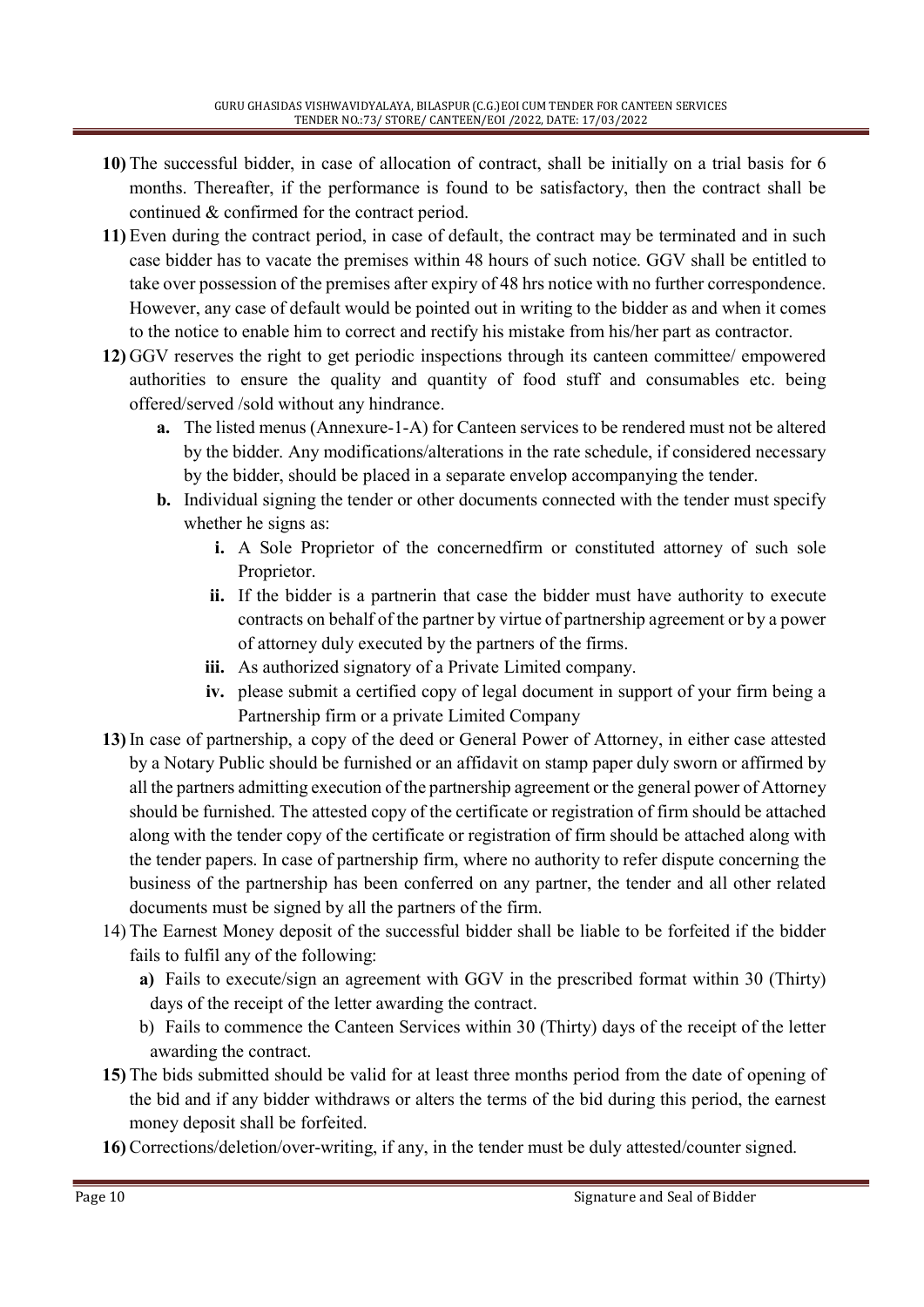- 17) Bids received late after due date and time may not be considered.
- 18) GGV reserves the right to accept or reject any or all the bids either fully or partly without assigning any reason in the interest of the university.
- 19) GGV reserves the right to execute a parallel contract with more than one bidder, for the canteen services under this EoI.
- 20) Either party, after giving one month notice with valid reason(s) to the other party, may terminate the contract. Nevertheless; GGV may terminate the contract without any notice in case the contractor commits a breach of any of the terms of the contract, or fails to deliver the services to the satisfaction of GGV.
- 21) The contractor will have to provide a list with complete details along with police verification and medical report, of workers employed for the service, for canteen at GGV Campus.
- 22) The contractor will also submit a medical certificate on half yearly basis that all the workers employed by the contractor, are in good health and not having any contiguous or frequently recurring diseases.
- 23) The contractor will bring no unauthorized person inside the cafeteria premises.
- 24) The contractor shall not use the canteen premises for any other activity except for the purpose for which it has been provided for.
- 25) The contractor shall not stock any inflammable or otherwise dangerous material, goods, narcotics or drugs in any part of the allotted space which are fire and health hazard to the property.
- 26) Employment of child labour is strictly prohibited under the law. Therefore, the contractor will not employ any child as the labour in cafeteria.
- 27) The contractor shall ensure compliance of all laws relating to cleanliness, sanitary, hygienic and health conditions and other laws in force from time to time with regard to the environment around cooking place, dining hall and surrounding etc.
- 28) The contractor shall not appoint any sub-contractor to carry out his obligations under the contract. Subcontracting will lead to immediate termination of contract
- 29) The contractor shall install his electronic fly-kill / insect repellent equipment, emergency lighting/gas and fuel supply at his own cost.
- 30) Storing/supply/sale and consumption of drugs, alcoholic drinks, cigarettes or any other items of intoxication are strictly prohibited inside the university campus.
- 31) No minimum guarantee will be furnished to the contractor towards consumption of food items. He/she is advised to maintain the highest quality at the minimum possible prices so as t attract the maximum number of personnel to avail canteen services.
- 32) The contractor will bring his own tools, cookers, hot boxes, stem boxes, trolleys, equipments, utensils, plates, jugs etc. in sufficient quantity as needed to maintain the canteen services in addition to what is provided by the university.
- 33) In the event there is any query, objection, delay or dispute with regard to any bill or a part thereof, during the operation of the cafeteria, the contractor shall not be entitled to any interest of any kind to be paid by the university.
- 34) The contractor will have to submit an affidavit at the time of signing the agreement on a Rs. 100/- Non-Judicial stamp paper indicating that all employees of the contractor shall be paid the minimum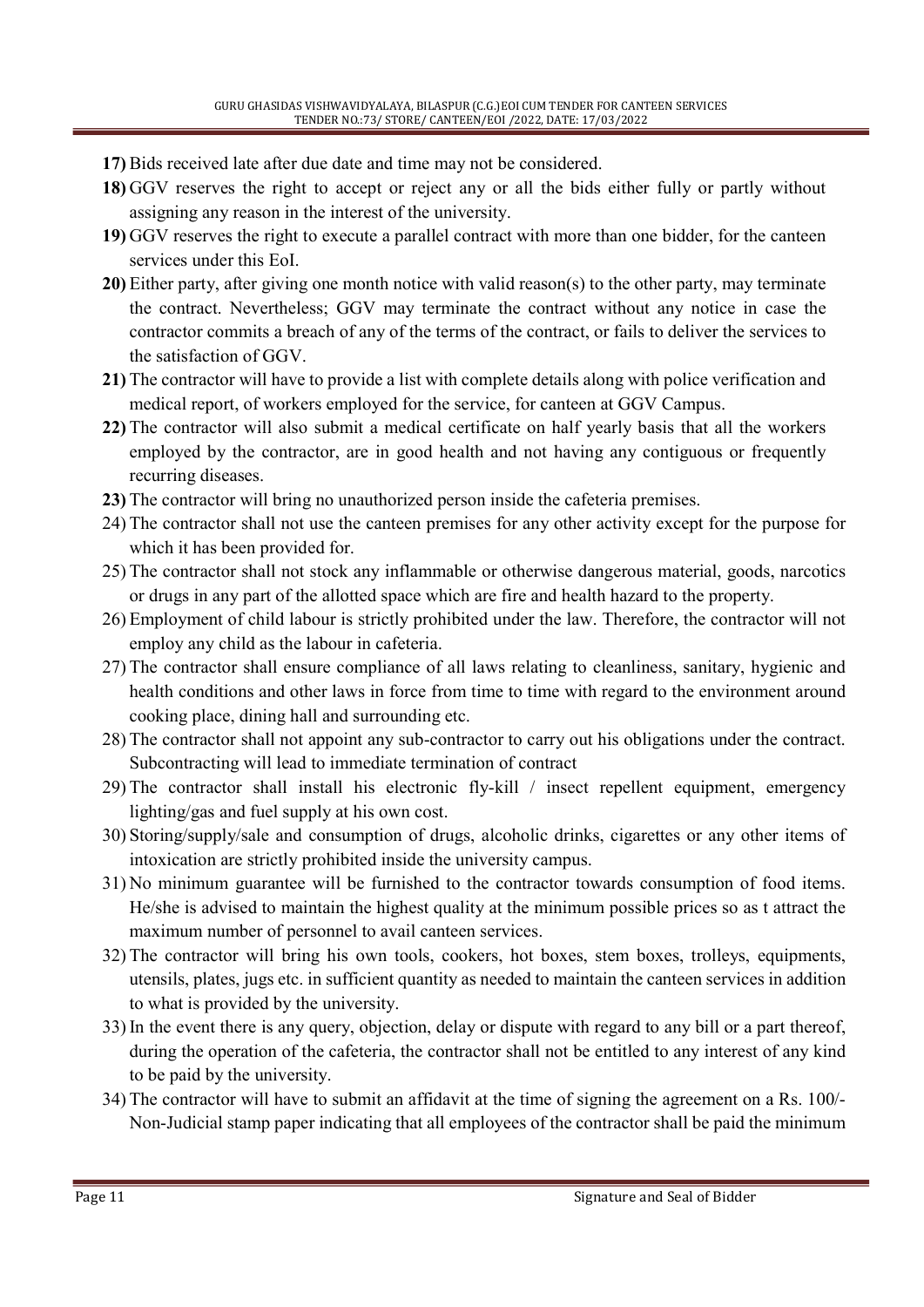wage as per Minimum Wages Act of Govt. of India. No minor employee shall be engaged in the canteen work.

- 35) The contractor will be solely and exclusively responsible to adhere to meet out all statutory obligations under Indian law in respect of compliance of all the rules, regulations and directions given by a statutory authority regard to Quality, relevant FSSAI, safety, security, labour laws, welfare measures of its employees, PF&ESI remittance or any other prevalent government laws.
- 36) The canteen shall remain open from 8:00 am to 9:00 pm from Monday to Friday. However, depending on the situation and need, the schedule of opening and closing of the Cafeteria may be revised with prior intimation to the contractor.
- 37) The contractor will occupy the space earmarked for canteen and kitchen (only ground floor) and shall not occupy the adjacent verandas and open space in the vicinity.
- 38) At the time of evacuating/leaving the premise the contractor shall handover the possession/materials/furniture etc. back to the university in good/intact and usable condition. If the contractor fails to do so, then the university reserves the right to take appropriate action against the firm to recover such loss.
- 39) The contractor shall not prepare/cook any eatable/edible items outside the campus and transport/use/serve the same in the university canteen services. Similarly the contractor shall not transport/sell/serve outside of the campus/ any other outlet, any of the items/materials which have been prepared in the university canteen/GGV premises.
- 40) The contractor shall procure food articles and vegetables of good quality to the satisfaction of the canteen committee. The canteen committee shall have the right to change any brand of material used for cooking, provided the cost of the same does not exceed the specified brand.
- 41) The contractor would be required to use ISI/Agmark/Food grade products
- 42) In case eatables are sold after expiry date (if any on the packet), a penalty of Rs 500 will be imposed for each default.
- 43) The food shall be cooked, stored and served under hygienic conditions. The contractor shall ensure that only freshly cooked food is served and the stale food is not recycled. Stale food shall be removed from the canteen premises as soon as possible. Un-refrigerated cooked food, not consumed within six hours in summer months and ten hours in winter months, shall deemed to be stale and unfit for human consumption.
- 44) The food items should be neither too spicy nor too oily. The food preparation shall be wholesome and shall generally cater to the taste of the employees
- 45) The oil that remains from deep frying at the end of the day shall have to be destroyed and shall not be allowed to be recycled for the purpose of cooking again
- 46) The food shall be cooked and served in clean utensils. The garbage of the canteen shall also be disposed by the contractor on daily basis.
- 47) The contractor shall ensure that only hot and fresh food is served to the employees and students. Complaint, if any in this regard shall be dealt severely, which may include termination of the contract
- 48) The contractor shall ensure that sufficient man power is deployed for preparation, serving of each meal and for cleaning, washing and overall upkeep of canteen assets and premises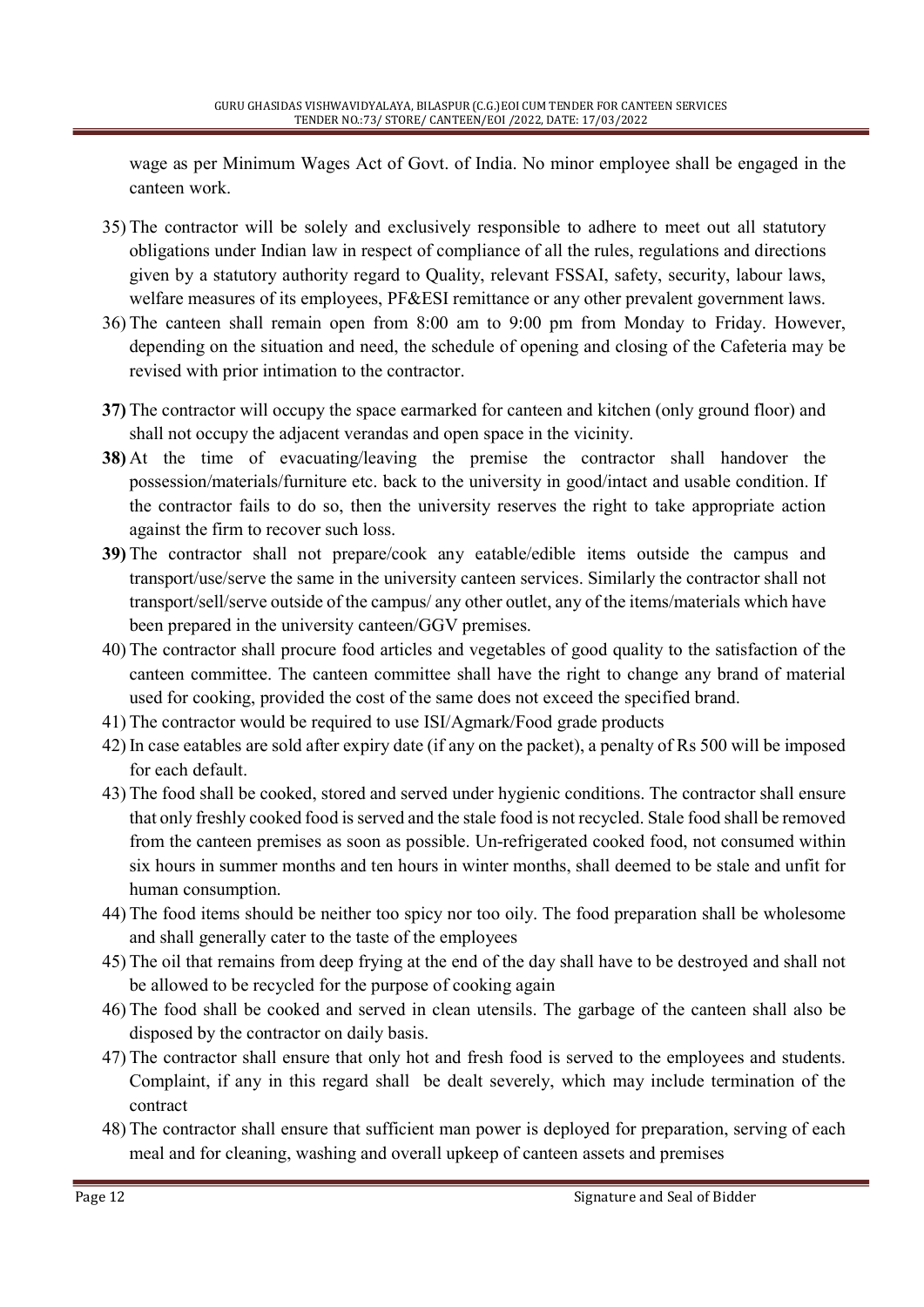- 49) The contractor will ensure neat and clean clothes and aprons used by his/her employees. Every employee so appointed by the contractor should be well behaved and polite to the employees and students of the university. They shall wear the prescribed uniform provided by the contractor at his own cost. The canteen workers shall bear the identity card issued by the contractor during the working hours. The contractor will ensure that the cooks will have proper shave and clipped nails while cooking food and should wear apron and head gear.The canteen workers will bear the Identity Card issued by the Contractor during the working hours in the GGV campus.
- 50) The contractor will ensure that his/her employees do not loiter around in the GGV campus. In case of any loss to GGV caused by these employees of the contractor, then the contractor shall be held responsible/accountable.
- 51) The contractor will not facilitate any illicit consumption (such as bidies/ cigars, alcoholic beverages or narcotic substances) or immoral activities in the Campus. Stern action will be taken against the Contractor if she/he or his employees are found violating this norm.
- 52) No legal right shall vest in the bidder's workers to claim employment or otherwise absorption in neither GGV nor the bidder's workers shall have any right whatsoever to claim the benefit and/or emoluments that may be permissible or paid to the employees of GGV. The workers will remain the employees of the bidder and this should be the sole responsibility of the bidder to make it clear to his/her workers before deputing them to work at GGV.
- 53) GGV reserves the right to ask the contractor to remove any employee deployed by the contractor without assigning any reason or notice thereof.
- 54) The contractor will ensure high standard of cleanliness, hygiene and sanitation in the kitchen and canteen.
- 55) The contractor shall pay special attention to maintain the canteen in a neat and tidy condition at all times. For this purpose, used plates/glasses should be removed from the dining table immediately as the person leaves the table after having his food and the canteen shall be cleaned regularly with phenyl etc.
- 56) The contractor will make the arrangements for keeping all eatables / edibles in covered showcase. Contractor must ensure that the Dining / kitchen areas are free from flies and insects.
- 57) Adequate number of dustbins shall have to be provided by the contractor to ensure proper disposal of garbage/peels/rappers. There should not be any littering of unused food or any other articles within the canteen and its vicinity.
- 58) The contractor will also ensure that no soiled utensils viz. paper Cups, dining plates etc. are lying in the canteen vicinity and such waste materials should be removed/disposed off immediately.
- 59) The responsibility of daily/routine cleaning of the Cafeteria premises, including fans, glass panes, walls, etc. will be the sole responsibility of the contractor. The responsibility of safe disposal of all the bio-waste and other garbage materials will also be the sole responsibility of the Contractor. However, GGV may choose, at its discretion, to give any support to the Contractor.
- 60) The contractor will ensure that the cooks/confectioners should have proper shave and clipped nails, while cooking food etc. and should wear apron and head gear.
- 61) The contractor will ensure that the cooked and uncooked food is stored & covered properly and no stale food is served. In case of any food poisoning, the contractor will be held solely responsible and will be penalized besides legal action.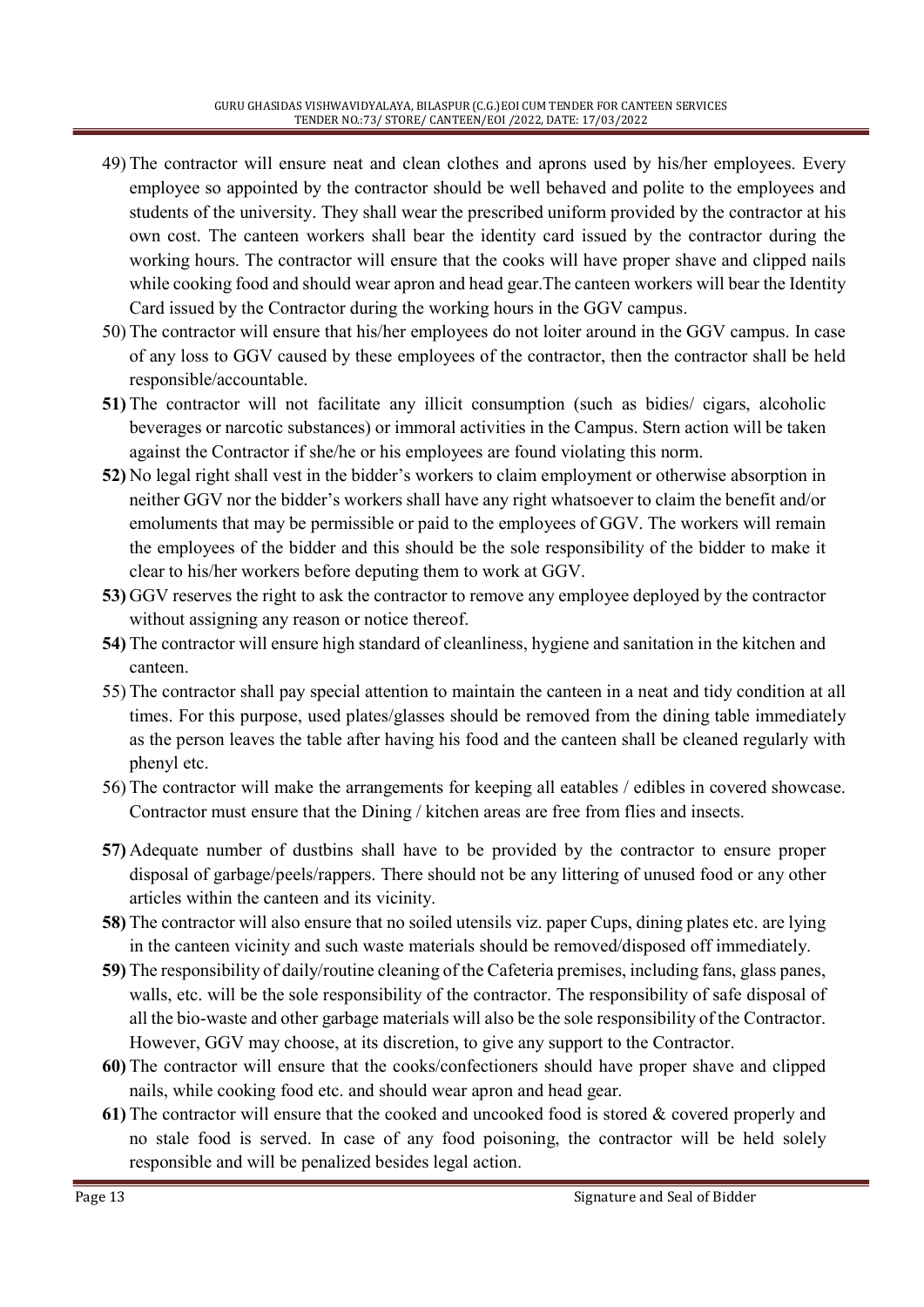- 62) The contractor should have sufficient equipment & crockery and other items normally required to cater to at least 200 – 300 persons at a given time at a place. He should have sufficient utensils, crockery and other infrastructure to provide the service and also for Buffet Lunch/High Tea, as and when required.
- 63) The contractor should take all safety measures while running canteen. He/she should keep
- 64) A First-Aid box for the persons deployed to work in canteen, in case of any emergency.
- 65) All Taxes/levies/duties shall be binding and applicable upon the contractor.
- 66) In the event of disruption of water supply on account of power failure, the contractor shall make his/her own arrangement for supply and storage of water in the canteen for smooth running of the canteen. In the event of power failure, the contractor should make his own arrangements for grinding etc., at his/her own cost.
- 67) Contractor has to make all the arrangements for cashless transactions at the counter in the canteen and facilitate the users and provide easy transactions.
- 68) Contractors will have to install necessary Swipe cards reader & billing machines.
- 69) Contractors must ensure that the presentation and quality of service should be well mannered.
- 70) No responsibility will be taken by the GGV for credit sales to students, staff, employees and others, loss or pilferage etc.
- 71) The contractor shall have no right to claim for accommodation of any type within the University premises.
- 72) The contractor shall not sublet the contract/services to any sub-contractor or transfer the contract to any other person. If, it is found/revealed at any time that the contractor is unable to provide the canteen services and has sub contracted to any other party, the GGV has right to terminate the contract and to forfeit all security deposits by giving one month notice.
- 73) The contractor shall repair and change all the fixtures and other materials which are damaged/lost due to any act or default of the contractor, his agents or servants or employees to any property of the University. The GGV reserves the option to charge from the contractor or get repaired/changed/recovered such damaged/lost fixtures/goods by the contractor. Whole expenses shall be borne by the contractor in this regard. Decision of GGV shall be final and binding on the bidder/contractor.
- 74) The bidder should indicate the names of the organization along with location where they are currently having business with them. If required, these places may be visited by the GGV Officials. A satisfactory report issued by such organization/s should also be enclosed with the bid.
- 75) The rates of Items enlisted in Annexure-1A are tentative as per prevailing market rate and shall be finalized with mutual agreeable terms with the GGV authorized committee & the Vendor before entering in to the agreement.
- 76) The rates & theitems may be revised by the University from time to time looking into the demand &prevailing market rates  $\&$  the quality of the food stuff served by the vendor. Any change in the rates as above during the contract period will be finalized with mutual consent of the canteen committeeand the contractor/bidder and shall be effective for sale after due approval of competent authority of GGV.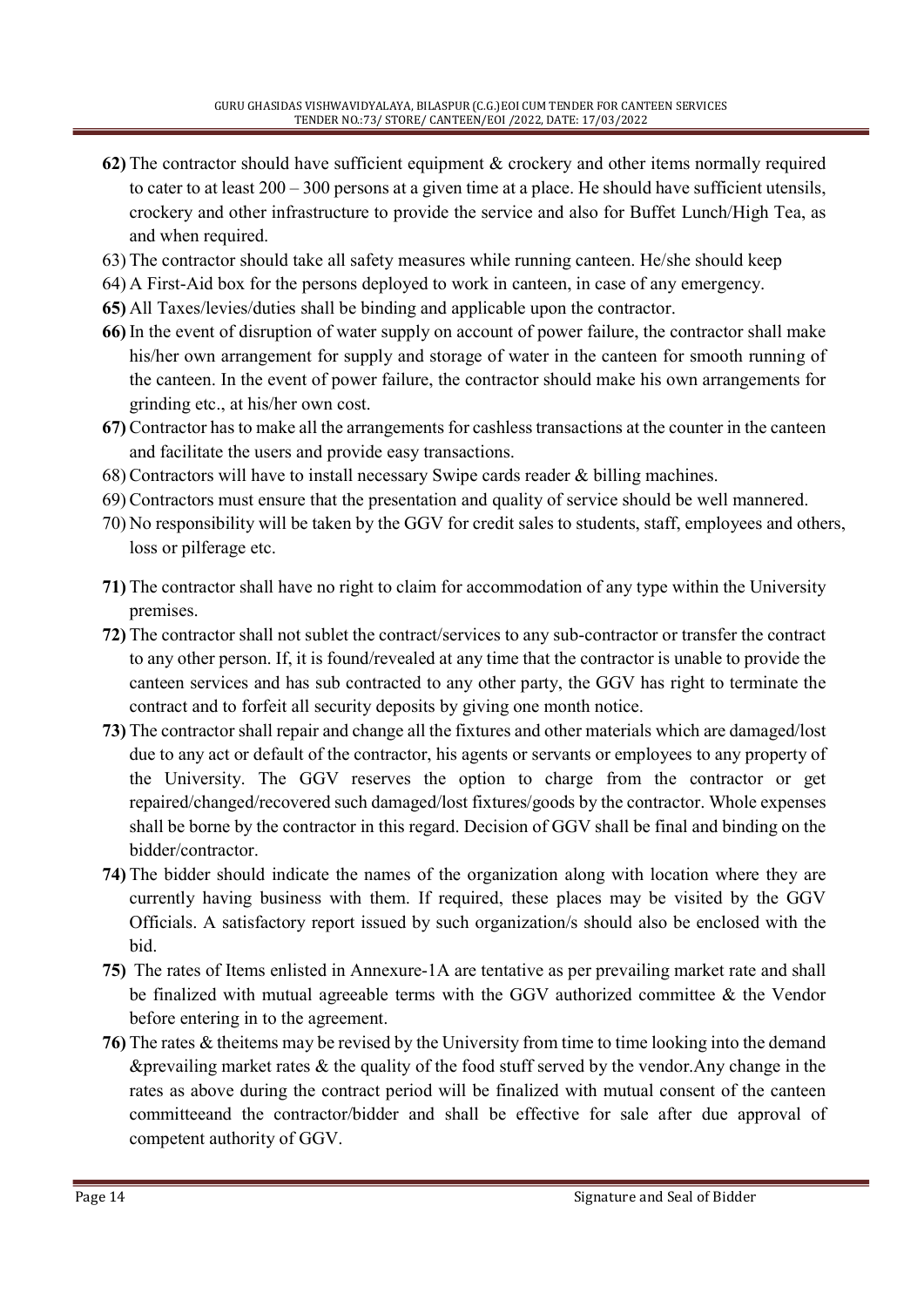- 77) GGV reserves the right to induct any new canteen item with justified rate as and when required on demand and in the interest of the university.
- 78) A canteen management committee will be nominated by the university to inspect the functioning of the canteen with a view to ensure hygienic and satisfactory service. In case repeated failures or lacunae are noticed by the committee on the part of the contractor, the committee may impose a fine of upto Rs 1000/- on each occasion
- 79) In case services are found to be unsatisfactory or there is breach of any of the clause of terms and conditions, the contract is liable to be terminated at one months notice resulting in the forfeiture of Performance Security
- 80) For premature termination of the agreement, one month notice from the University and three months notice from the contractor's side shall be required in writing. The contractor shall vacate the premises, if desired by the university and shall handover the same to the university along with all articles as may have been provided. The decision of the competent authority of the university shall be final and will be binding upon the contractor.
- 81) Any corrigendum / addendum, modification, etc. with regard to this EoI, shall be uploaded on the university website- www.ggu.ac.in andwww.eprocure.gov.in only. The bidders should ensure to visit the University website-www.ggu.ac.in and www.eprocure.gov.in regularly for latest update in this regard.
- 82) Without prejudice to right under any other clause of the contract, the GGV may in the event any breach of the conditions on the part of the contractor cancel the contract and charge the contractor with any loss arising from such cancellation.
- 83) The contractor shall submit duly signed declaration (Annexure 1–D) attached in the EoI with the tender document/format.
- 84) Firms submitting bid would be considered to have read & accepted all terms & conditions. No enquiries verbal or written shall be entertained in respect of acceptance or rejection of the tender.
- 85) Arbitration and Laws: In case of any dispute or difference arising out of or in connection with the EOI conditions / order and Contract, the GGV and the bidder will address the dispute / difference for a mutual resolution and failing which, the matter shall be referred for arbitration to a sole Arbitrator to be appointed by GGV. The Arbitration shall be held in accordance with the provisions of the Arbitration and Conciliation Act, 1996 and the venue of arbitration shall be at Bilaspur only. The resolution of the Arbitrator shall be final and binding on both the parties.
- 86) The University reserves all the rights to run service outlets/canteen services at any other locations in the campus.
- 87)Jurisdiction: The courts at Bilaspur (C.G.) alone will have the jurisdiction to try any matter, dispute or reference between parties arising out of this EOI / contract. It is specifically agreed that no court outside and other than Bilaspur (C.G.) court shall have jurisdiction in the matter.
- 88) Please feel free to contact Assistant Registrar (Store), Guru Ghasidas Vishwavidyalaya, Bilaspur (C.G.) for any clarification or any other information, with regard to this EoI.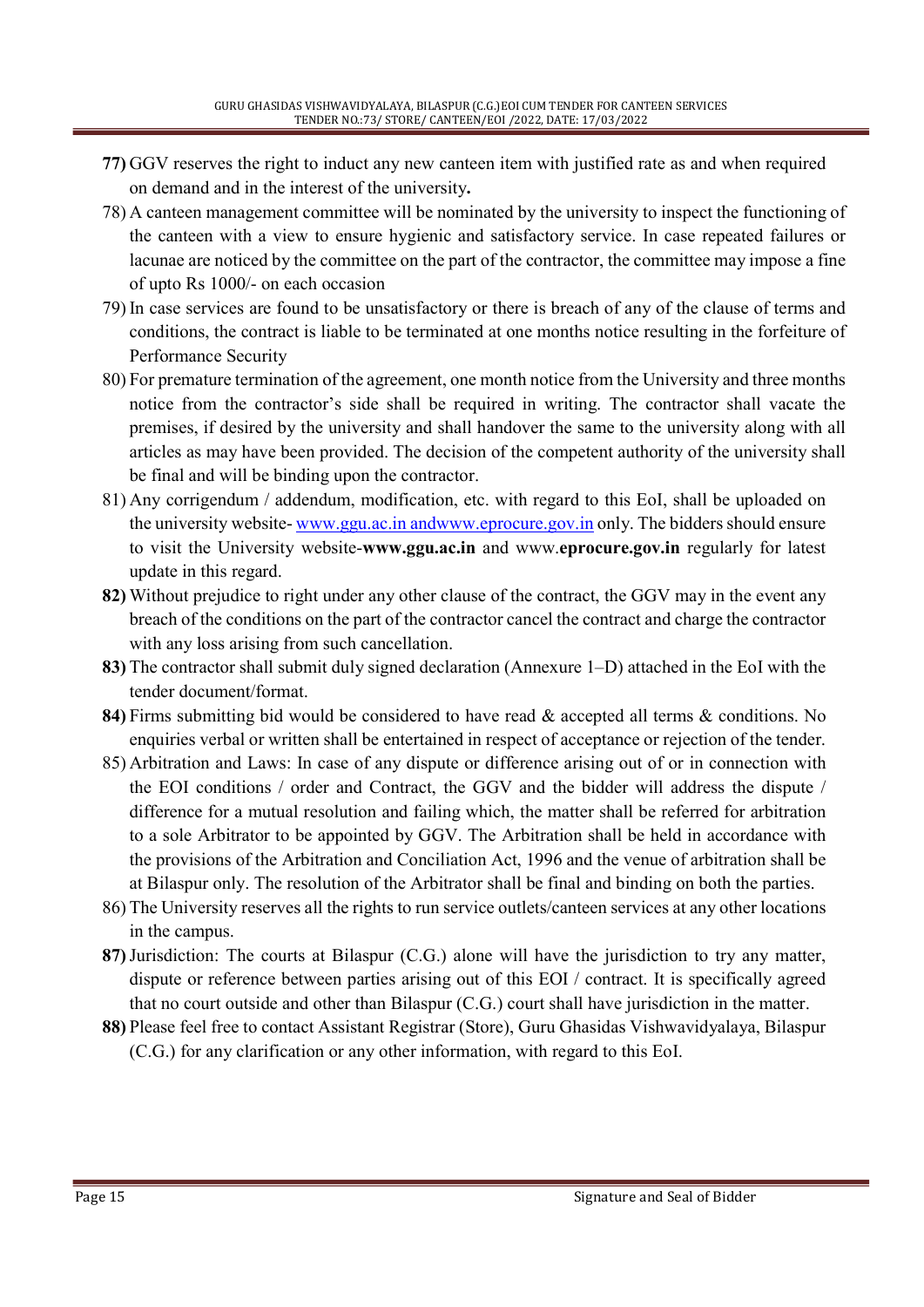### ANNEXURE-I-A

### LIST OF TENTATAIVE ITEMS &PRICE (To be submitted by Biider with Technical Bid)

| <b>Snacks &amp; Drinks</b><br>Coffee<br>$100$ ml<br>Tea<br>$100$ ml<br>Kachori (1 piece)<br>per piece<br>Poha / Upma<br>$100 \text{ gm}$<br>Kesor Milk (200 ml)<br>per glass<br>Cold Drinks, Soft drink, fruity, juice, Mineral water etc.)<br>As per pack<br>Soup (tomato)<br>$100$ ml<br>Packaged consumables /Edible items.<br>As per pack<br>Biscuits (sweet/namkin)/Bakery items<br>As per pack<br>Samosa (standard size)<br>per piece<br>Samosa chat (01 Samosa)<br>per plate<br>Aalu – vada (standard size)<br>per piece<br>Bread Pakoda (standard size)<br>per piece<br>Pakoda (Gobhi/Aalu/Onion)<br>100 gm per plate<br>Paneer Pakoda (standard size)<br>per plate<br>Sambhar-Vada (02 piece) Standard size<br>02 piece<br>Idly-Sambhar (02 piece) Standard size<br>per plate<br>Plain Dosa<br>per piece<br>Masala Dosa<br>per piece<br>Chhole-Bhaturey (02 piece)<br>per plate<br>Toast with butter (04 piece)<br>per plate<br>Corn-flakes – Milk (150 ml)<br>per bowl<br>Paneer Chilli<br>per plate<br>Veg Cutlet (2 piece)<br>per plate | S.N.              | <b>Item</b> | <i><b>Qty. (Tentative)</b></i> | Price(Rs.) |
|-----------------------------------------------------------------------------------------------------------------------------------------------------------------------------------------------------------------------------------------------------------------------------------------------------------------------------------------------------------------------------------------------------------------------------------------------------------------------------------------------------------------------------------------------------------------------------------------------------------------------------------------------------------------------------------------------------------------------------------------------------------------------------------------------------------------------------------------------------------------------------------------------------------------------------------------------------------------------------------------------------------------------------------------------------|-------------------|-------------|--------------------------------|------------|
|                                                                                                                                                                                                                                                                                                                                                                                                                                                                                                                                                                                                                                                                                                                                                                                                                                                                                                                                                                                                                                                     | $\overline{1}$    |             |                                |            |
|                                                                                                                                                                                                                                                                                                                                                                                                                                                                                                                                                                                                                                                                                                                                                                                                                                                                                                                                                                                                                                                     | $\overline{1.1}$  |             |                                |            |
|                                                                                                                                                                                                                                                                                                                                                                                                                                                                                                                                                                                                                                                                                                                                                                                                                                                                                                                                                                                                                                                     | 1.2               |             |                                |            |
|                                                                                                                                                                                                                                                                                                                                                                                                                                                                                                                                                                                                                                                                                                                                                                                                                                                                                                                                                                                                                                                     | 1.3               |             |                                |            |
|                                                                                                                                                                                                                                                                                                                                                                                                                                                                                                                                                                                                                                                                                                                                                                                                                                                                                                                                                                                                                                                     | 1.4               |             |                                |            |
|                                                                                                                                                                                                                                                                                                                                                                                                                                                                                                                                                                                                                                                                                                                                                                                                                                                                                                                                                                                                                                                     | 1.5               |             |                                |            |
|                                                                                                                                                                                                                                                                                                                                                                                                                                                                                                                                                                                                                                                                                                                                                                                                                                                                                                                                                                                                                                                     | 1.6               |             |                                |            |
|                                                                                                                                                                                                                                                                                                                                                                                                                                                                                                                                                                                                                                                                                                                                                                                                                                                                                                                                                                                                                                                     | 1.7               |             |                                |            |
|                                                                                                                                                                                                                                                                                                                                                                                                                                                                                                                                                                                                                                                                                                                                                                                                                                                                                                                                                                                                                                                     | 1.8               |             |                                |            |
|                                                                                                                                                                                                                                                                                                                                                                                                                                                                                                                                                                                                                                                                                                                                                                                                                                                                                                                                                                                                                                                     | $\overline{1.9}$  |             |                                |            |
|                                                                                                                                                                                                                                                                                                                                                                                                                                                                                                                                                                                                                                                                                                                                                                                                                                                                                                                                                                                                                                                     | 1.10              |             |                                |            |
|                                                                                                                                                                                                                                                                                                                                                                                                                                                                                                                                                                                                                                                                                                                                                                                                                                                                                                                                                                                                                                                     | 1.11              |             |                                |            |
|                                                                                                                                                                                                                                                                                                                                                                                                                                                                                                                                                                                                                                                                                                                                                                                                                                                                                                                                                                                                                                                     | 1.12              |             |                                |            |
|                                                                                                                                                                                                                                                                                                                                                                                                                                                                                                                                                                                                                                                                                                                                                                                                                                                                                                                                                                                                                                                     | 1.13              |             |                                |            |
|                                                                                                                                                                                                                                                                                                                                                                                                                                                                                                                                                                                                                                                                                                                                                                                                                                                                                                                                                                                                                                                     | 1.14              |             |                                |            |
|                                                                                                                                                                                                                                                                                                                                                                                                                                                                                                                                                                                                                                                                                                                                                                                                                                                                                                                                                                                                                                                     | 1.15              |             |                                |            |
|                                                                                                                                                                                                                                                                                                                                                                                                                                                                                                                                                                                                                                                                                                                                                                                                                                                                                                                                                                                                                                                     | 1.16              |             |                                |            |
|                                                                                                                                                                                                                                                                                                                                                                                                                                                                                                                                                                                                                                                                                                                                                                                                                                                                                                                                                                                                                                                     | 1.17              |             |                                |            |
|                                                                                                                                                                                                                                                                                                                                                                                                                                                                                                                                                                                                                                                                                                                                                                                                                                                                                                                                                                                                                                                     | 1.18              |             |                                |            |
|                                                                                                                                                                                                                                                                                                                                                                                                                                                                                                                                                                                                                                                                                                                                                                                                                                                                                                                                                                                                                                                     | 1.19              |             |                                |            |
|                                                                                                                                                                                                                                                                                                                                                                                                                                                                                                                                                                                                                                                                                                                                                                                                                                                                                                                                                                                                                                                     | 1.20              |             |                                |            |
|                                                                                                                                                                                                                                                                                                                                                                                                                                                                                                                                                                                                                                                                                                                                                                                                                                                                                                                                                                                                                                                     | 1.21              |             |                                |            |
|                                                                                                                                                                                                                                                                                                                                                                                                                                                                                                                                                                                                                                                                                                                                                                                                                                                                                                                                                                                                                                                     | 1.22              |             |                                |            |
|                                                                                                                                                                                                                                                                                                                                                                                                                                                                                                                                                                                                                                                                                                                                                                                                                                                                                                                                                                                                                                                     | 1.23              |             |                                |            |
|                                                                                                                                                                                                                                                                                                                                                                                                                                                                                                                                                                                                                                                                                                                                                                                                                                                                                                                                                                                                                                                     | 1.24              |             |                                |            |
| Veg Pullav<br>per plate                                                                                                                                                                                                                                                                                                                                                                                                                                                                                                                                                                                                                                                                                                                                                                                                                                                                                                                                                                                                                             | 1.25              |             |                                |            |
| Aalu / Methi Paratha (1 piece)<br>per plate                                                                                                                                                                                                                                                                                                                                                                                                                                                                                                                                                                                                                                                                                                                                                                                                                                                                                                                                                                                                         | $\overline{1.26}$ |             |                                |            |
| Kachori Chaat (One Kachori)<br>per plate                                                                                                                                                                                                                                                                                                                                                                                                                                                                                                                                                                                                                                                                                                                                                                                                                                                                                                                                                                                                            | 1.27              |             |                                |            |
| Dabeli (2 Piece)<br>per plate                                                                                                                                                                                                                                                                                                                                                                                                                                                                                                                                                                                                                                                                                                                                                                                                                                                                                                                                                                                                                       | 1.28              |             |                                |            |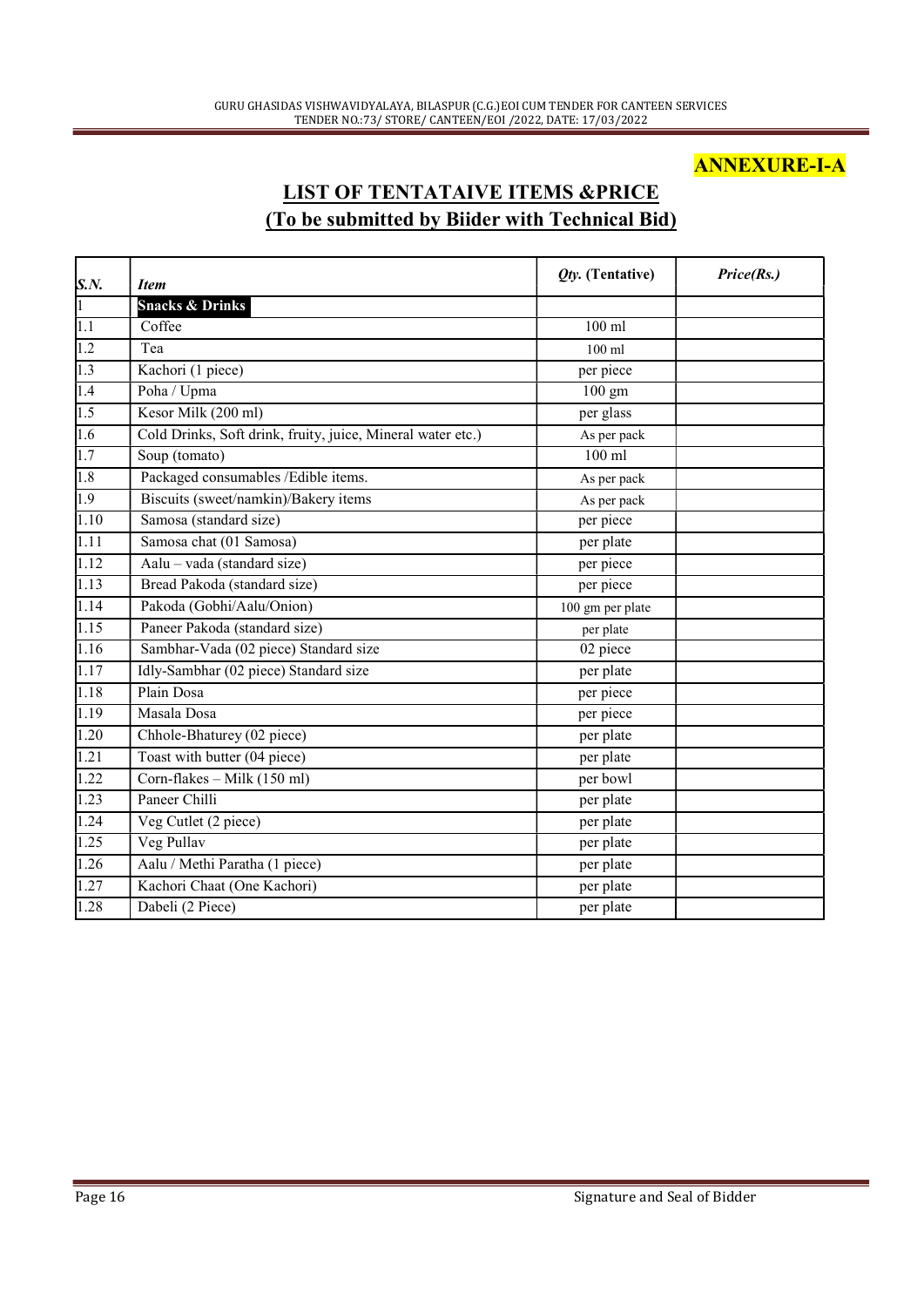| 1.29                               | Chowmin (1 plate)                                       | per plate |  |
|------------------------------------|---------------------------------------------------------|-----------|--|
| 1.30                               | Manchurian (1 plate)                                    | per plate |  |
| $\overline{1.31}$                  | Uttapam (1plate)                                        | per plate |  |
| $\overline{1.32}$                  | Potato Finger Chips (100 gm)                            | per plate |  |
| 1.33                               | Dahi Bada (2 piece) Standard size                       | per plate |  |
| 1.34                               | Bhel $(1$ plate)                                        | per plate |  |
| 1.35                               | Bread Sandwich (2 pieces)                               | per plate |  |
| 1.36                               | Pawbhaji(02- paw)(Additonal Paw Rs 5 each)              | per plate |  |
| 1.37                               | Sprouted chana/mung                                     | per plate |  |
| 1.38                               | Gupchup/ Pani Puri (5 piece)                            | per plate |  |
| 1.39                               | Dahi Gupchup(4 piece)                                   | per plate |  |
|                                    | <b>SWEETS</b>                                           |           |  |
| $\frac{2}{2.1}$                    | Kala Jaam                                               | 1 Piece   |  |
| 2.2                                | Chhena Rasgulla                                         | 1 Piece   |  |
| 2.3                                | Moong Halwa (50 gm)                                     | per plate |  |
|                                    | Jalebi (100 gm)                                         | per plate |  |
| $\frac{2.4}{3}$<br>3.1             | For Fasting (Upwaas):                                   |           |  |
|                                    | Sabudana Vada (2 piece)                                 | per plate |  |
| $\overline{3.2}$                   | Sabudana Khicchdi                                       | per plate |  |
| 3.3                                | Singhara papad (standard size)                          | 1 Piece   |  |
| $\frac{3.4}{4}$<br>$\frac{4}{4.1}$ | Aallo Papad(standard size)                              | 1 Piece   |  |
|                                    | <b>FOOD LUNCH/DINNER)</b>                               |           |  |
|                                    | Eco-Plain Veg.Thali (Rice+Dal+Vegetable+Achaar) OneTime | Per Plate |  |
| 4.2                                | Plain-Veg. Thali                                        |           |  |
|                                    | Rice                                                    |           |  |
|                                    | Dal                                                     |           |  |
|                                    | Roti (4 piece)                                          |           |  |
|                                    | Seasonal Vegetable                                      | Per Plate |  |
|                                    | Salad                                                   |           |  |
|                                    | Aachar                                                  |           |  |
|                                    | Sweet/Ice cream                                         |           |  |
| 4.3                                | <b>Normal Veg. Thali</b>                                |           |  |
|                                    | Rice/Pulao                                              |           |  |
|                                    | Dal                                                     |           |  |
|                                    | Razma/Chhola/Chana/ Dry Vegetable                       |           |  |
|                                    | Raita/Curd<br>Per Plate                                 |           |  |
|                                    | Roti(4 piece)                                           |           |  |
|                                    | Salad,                                                  |           |  |
|                                    | Papad                                                   |           |  |
|                                    | Aachar (pickle),                                        |           |  |
|                                    | Sweet/Ice cream                                         |           |  |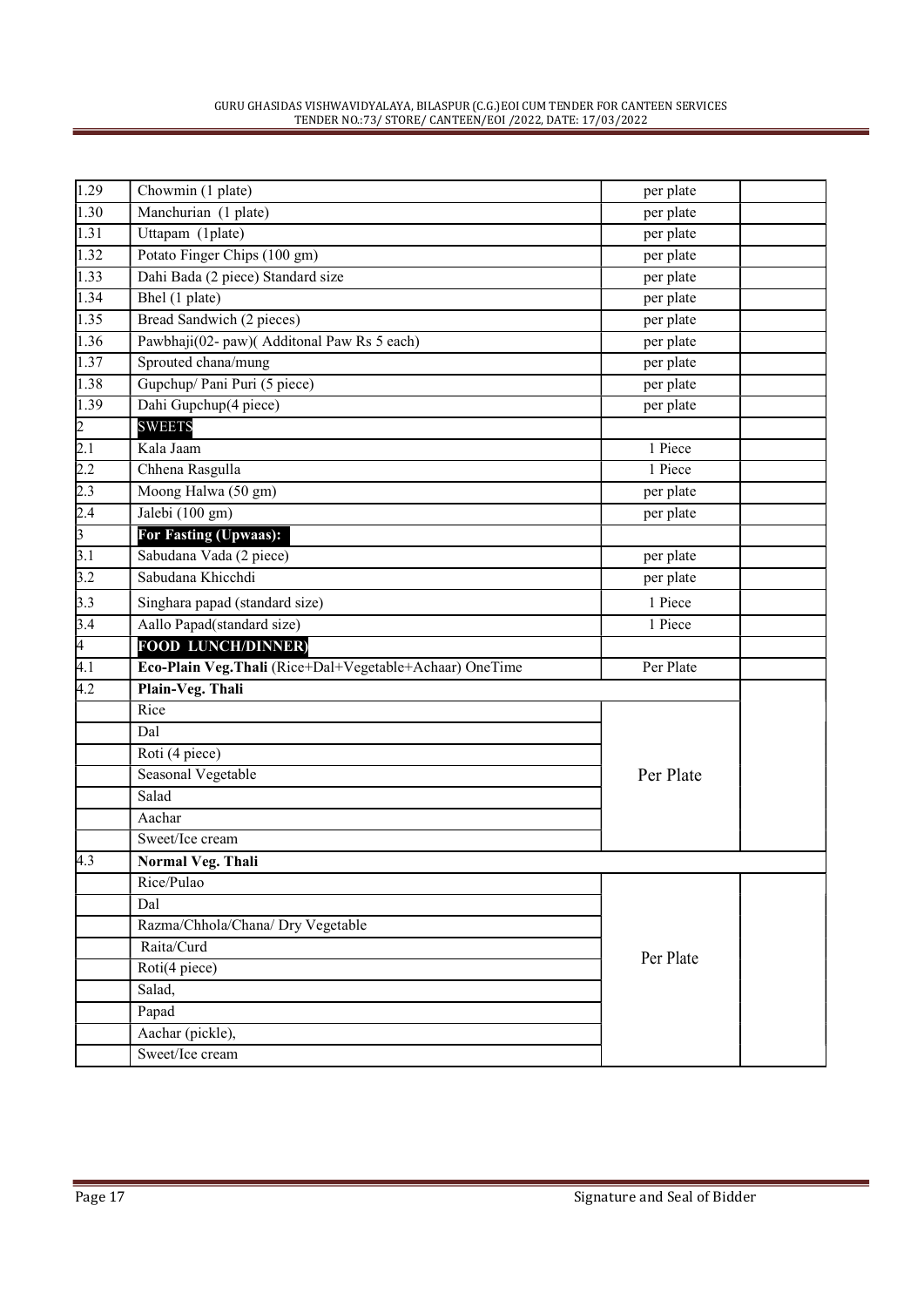| GURU GHASIDAS VISHWAVIDYALAYA, BILASPUR (C.G.) EOI CUM TENDER FOR CANTEEN SERVICES |
|------------------------------------------------------------------------------------|
| TENDER NO.:73/ STORE/ CANTEEN/EOI /2022, DATE: 17/03/2022                          |

| 4.4 | <b>Special Veg. Thali</b>                               |           |  |
|-----|---------------------------------------------------------|-----------|--|
|     | Soup (Tomato/Baby Corn/Masroom)                         |           |  |
|     | Starter                                                 |           |  |
|     | Jeera Rice/Pulay                                        |           |  |
|     | Roti with Butter (4 piece)                              |           |  |
|     | Dal Makhani/Dal Tadka                                   |           |  |
|     | Razma/Chhola/Chana/ Dry Vegetable /Seassional Vegetable |           |  |
|     | Shahi Paneer/Mutter Paneer/Malai kofta/palak Paneer     | Per plate |  |
|     | Bundi Raita/Fruit Raita                                 |           |  |
|     | Dahi Bada                                               |           |  |
|     | Salad                                                   |           |  |
|     | Papad                                                   |           |  |
|     | Aachar (pickle)                                         |           |  |
|     | sweet/Ice Cream                                         |           |  |
| 4.5 | Premium Veg. Thali                                      |           |  |
|     | Soup (Tomato/Baby Corn/Masroom)                         |           |  |
|     | Starter(Veg Kabab/Paneer Tikka)                         |           |  |
|     | Jeera Rice/ Pulav/Veg Biryani                           |           |  |
|     | Roti with Butter /Nan With Butter                       |           |  |
|     | Dal Makhani/Dal Tadka                                   |           |  |
|     | Razma/Chhola/Chana/ Dry Vegetable /Seassional Vegetable |           |  |
|     | Shahi Paneer/Mutter Paneer/Malai kofta/palak Paneer     | Per plate |  |
|     | Veg Tawa                                                |           |  |
|     | Bundi Raita/Fruit Raita                                 |           |  |
|     | Dahi Bada                                               |           |  |
|     | Salad                                                   |           |  |
|     | Papad                                                   |           |  |
|     | Aachar (pickle)                                         |           |  |
|     | sweet                                                   |           |  |
|     | Ice-cream                                               |           |  |

Note: In the above list, any item may be altered/modified (if required) in consultation with the canteen committee of GGV/officer authorized by GGV and the price shall be finalized with mutual consent with the vendor,and agreement in writing. Please refer clause 73 & 74 (under General Terms & conditions)in this regard.

Declaration by the bidder: I/we accept the rates finalized with mutual consent with the conditions of the tender and the rates in the BoQ for the monthly rent is being quoted accordingly.

Dated: ………

Signature of Bidder………………………………..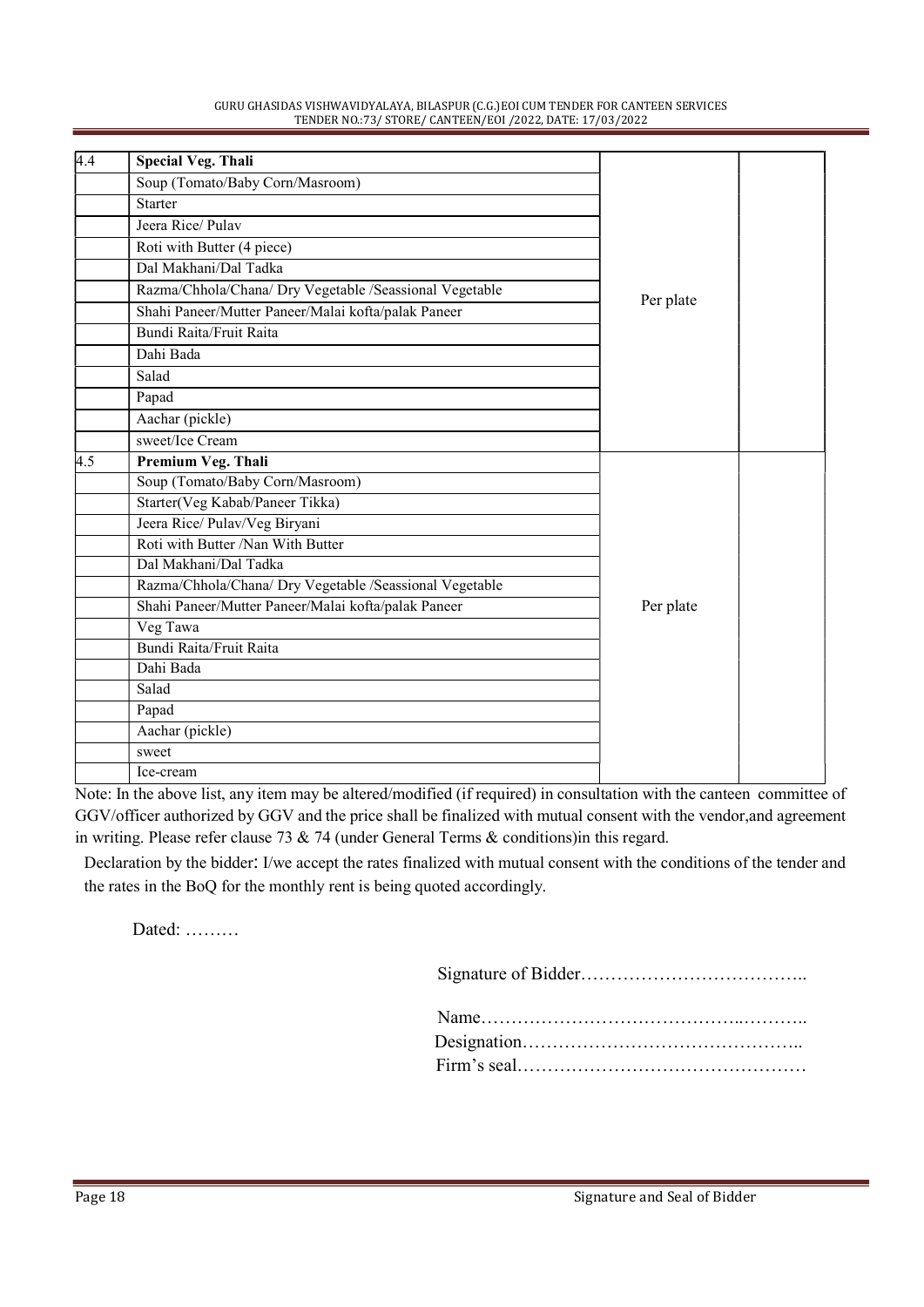### Annexure–I-B

### TECHNICAL INFORMATION OF THE BIDDER

| 1. Name of the Bidding firm<br>2. Office Address |                               |  |
|--------------------------------------------------|-------------------------------|--|
|                                                  |                               |  |
|                                                  | Telephone No.                 |  |
|                                                  | Mobile No.                    |  |
|                                                  | E-mail Address                |  |
|                                                  | 3. Address for Correspondence |  |

#### 3. Name & Designation of authorized representative(s) with Phone/mobile No. :

#### 4. Registration Certificates (Please enclose relevant valid certified copies in support) :

| SN.                          | <b>Description</b>                                                                                                  | Details to be furnished<br>by the Bidder | Page No<br>EoI/Bid |
|------------------------------|---------------------------------------------------------------------------------------------------------------------|------------------------------------------|--------------------|
| 1.                           |                                                                                                                     |                                          |                    |
|                              | <b>FSSAI</b> License                                                                                                |                                          |                    |
| 2.                           | PF Registration No.                                                                                                 |                                          |                    |
|                              | District & State                                                                                                    |                                          |                    |
| $\mathbf{3}$                 | ESI Registration No. District & State                                                                               |                                          |                    |
| $\overline{\mathbf{4}}$<br>5 | Labour License<br>Municipal Food License (FDA)                                                                      |                                          |                    |
| 6                            | PAN card                                                                                                            |                                          |                    |
| $\overline{7}$               | GST registration no.                                                                                                |                                          |                    |
| 8                            | Trade License/Firm Establishment Regn.<br>N <sub>o</sub>                                                            |                                          |                    |
| 9                            | Authorization Certificate (containing the<br>attested specimen signature) to sign this<br>Bid/EoI document          |                                          |                    |
| 10                           | In case<br>of partnership/private limited,<br>relevant<br>documents in support are to be<br>attached by the bidder. |                                          |                    |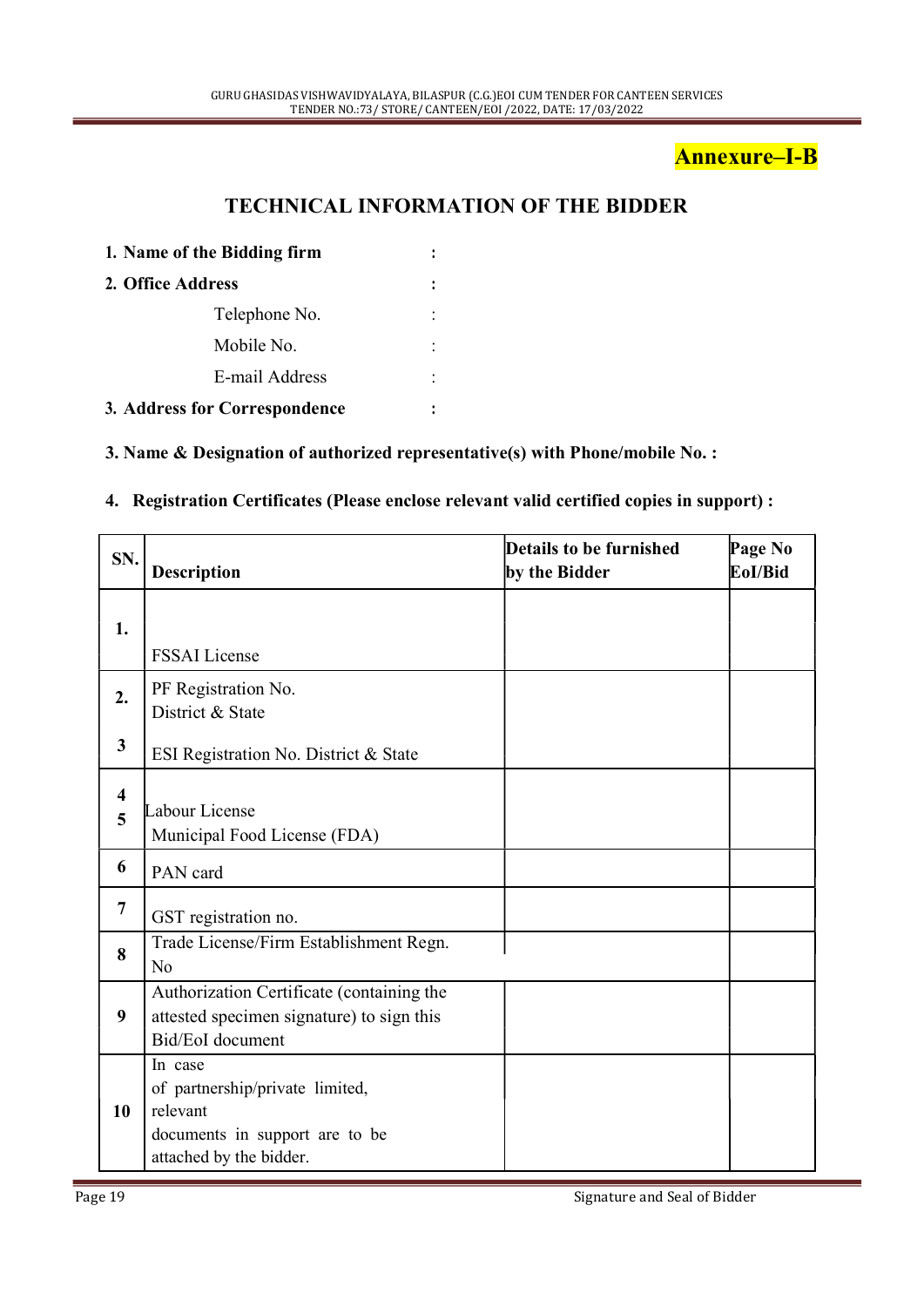5. Bid Cost (Non refundable) of Rs 2,500/-(Rupees Two Thousand Five Hundred) only is enclosed vide

D.D. No. ……………dated ……………Bank Name ………………drawn on.................

- 6. Earnest Money Deposit of Rs 2,50,000/-(Rupees Two Lacs fifty thousand only) is enclosed vide vide
- D.D. No. ……………dated ……………Bank Name ………drawn on ……….

#### 7. Financial Information:

|         | Turn Over (Rs. in Lakh) Financial Year |         |            |
|---------|----------------------------------------|---------|------------|
| 2018-19 | 2019-20                                | 2020-21 | (Rs. Lakh) |
|         |                                        |         |            |

Note: Please enclose certificate, issued by CA in this regard

#### 8. Whether the bidder has earlier been punished/blacklisted/debarred/under legal proceeding:

Whetherthebidderhasearlierbeenpunished/blacklisted/debarred/under legal proceeding: (state YES OR NO)If YES (please mention the details)

#### 9. Solvency certificate from scheduled or nationalized bank for up to Rupees Fifty lakh shall be required from the bidder.

| Whether the bidder has attached the Solvency certificate :              |  |
|-------------------------------------------------------------------------|--|
| (State YES OR NO)                                                       |  |
| If YES (please mention Page No of solvency certificate in this Eol/Bid) |  |
|                                                                         |  |

#### 10 The bidder shall attach certified copies of last three financial years Income Tax Returns.

| Whether the bidder has attached certified copies of last three financial years |  |
|--------------------------------------------------------------------------------|--|
| Income Tax Returns: (state YES OR NO)                                          |  |
| If YES (please mention Page Nos. in this Eol/Bid)                              |  |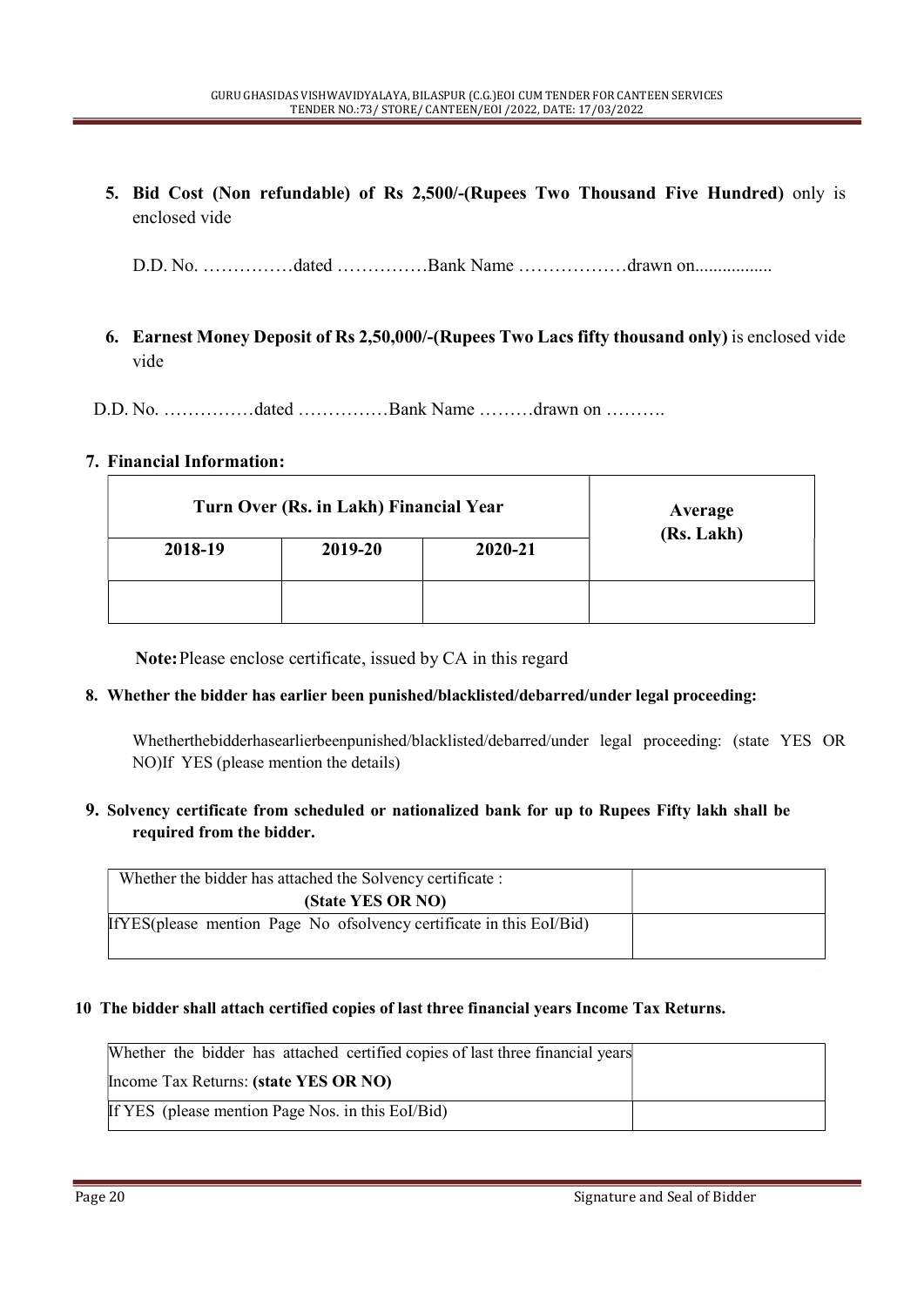#### 11The bidder shall attach certified copies of FSSAI certificate

| Whether the bidder has attached $ISO - 22000:2005$ (Food safety       |  |
|-----------------------------------------------------------------------|--|
| management) certification (state YES OR NO)                           |  |
| If, YES (please mention Page No of Solvency certificate this EoI/Bid) |  |

#### 12 PREVIOUS CLIENTELE DETAILS (Minimum 3 years experience is essential):

For similar work orders such as Canteen, catering and/or mess services in any Educational Institutions, Govt. sector/PSUs/ PSEs. Similar work orders details each must have strength not less than 100 people on its dinning strength.

| Year | Name &<br><b>Address</b><br>of the<br>employer | <b>Type of</b><br>organizat<br>ion | Details of<br>experience<br>of similar<br>work<br>(period of<br>contract) | <b>Nature</b><br><sub>of</sub><br>service<br>rendered | Work<br>Order<br>No. | <b>Dinning</b><br>capacity | <b>Proof of</b><br>completion<br>of the<br>contract | Page No<br>0f<br>documents<br>attached<br>in this<br>EoI/Bid |  |
|------|------------------------------------------------|------------------------------------|---------------------------------------------------------------------------|-------------------------------------------------------|----------------------|----------------------------|-----------------------------------------------------|--------------------------------------------------------------|--|
|      |                                                |                                    |                                                                           |                                                       |                      |                            |                                                     |                                                              |  |
|      |                                                |                                    |                                                                           |                                                       |                      |                            |                                                     |                                                              |  |
|      |                                                |                                    |                                                                           |                                                       |                      |                            |                                                     |                                                              |  |
|      |                                                |                                    |                                                                           |                                                       |                      |                            |                                                     |                                                              |  |

Validity:The bids should be valid for at least 3 months period from the date of opening of financial bid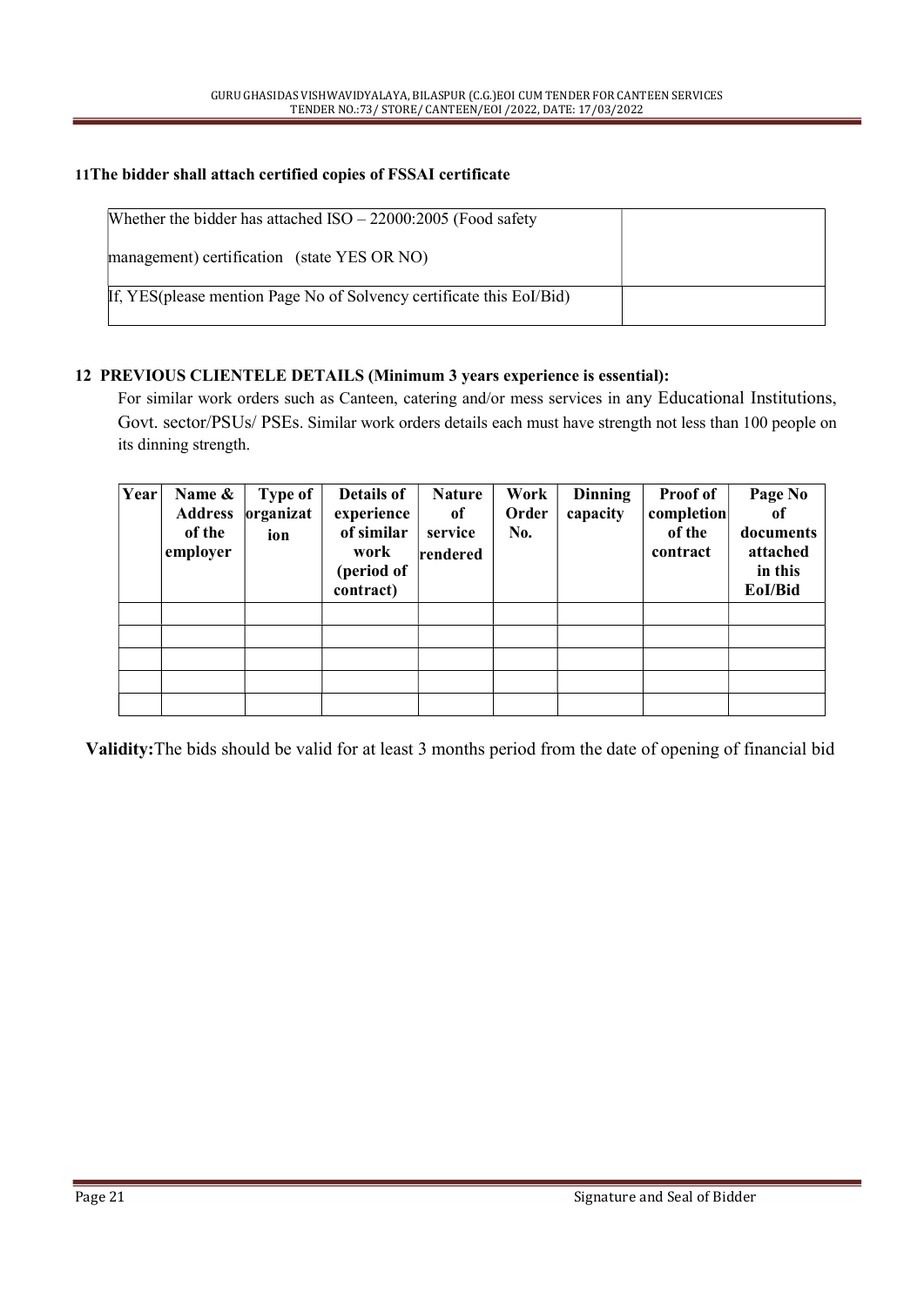## Annexure–I-C

|                          |                                               | ELIGIBILITY CRITERIA (AS PER CLAUSE-2)                         |      |                                                                              |
|--------------------------|-----------------------------------------------|----------------------------------------------------------------|------|------------------------------------------------------------------------------|
| <b>Clause</b><br>No. 2.0 | Criteria satisfied by<br>The bidder<br>Yes/No | Document / certificate<br><b>Attached in support</b><br>Yes/No |      | Give the relevant page No.<br>in the bid document<br>Submitted by the bidder |
|                          |                                               |                                                                | From | To                                                                           |
| 2.1                      |                                               |                                                                |      |                                                                              |
| 2.2                      |                                               |                                                                |      |                                                                              |
| 2.3                      |                                               |                                                                |      |                                                                              |
| 2.4                      |                                               |                                                                |      |                                                                              |
| 2.5                      |                                               |                                                                |      |                                                                              |

Dated: ……………………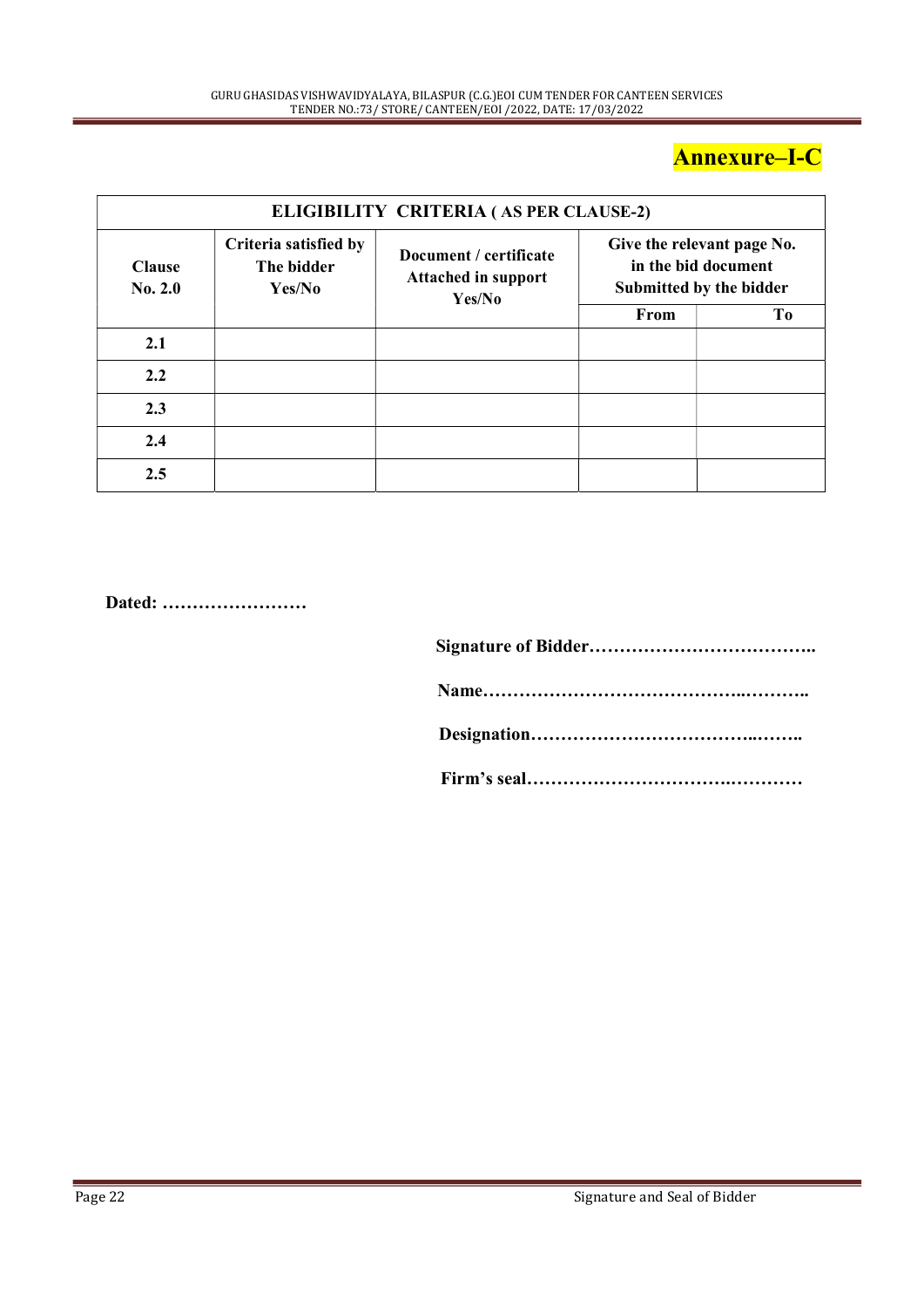### Annexure –I-D

# DECLARATION

1. I, ------------------------------------------------- Son /Daughter of Shri ---------------------------------

Proprietor/ Partner/ Director/ Authorized Signatory of the bidding firm M/s. ----------------------

------------------ and I am competent to sign this declaration and execute this EOI document.

- 2. I have carefully read and understood all the terms and conditions of the EOI and I hereby convey my acceptance and compliance of the same.
- 3. The information/ documents furnished along with this EoI/Bid application are true and authentic to the best of my knowledge and belief.
- 4. I/ we am/ are well aware of the fact that furnishing of any false information/ fabricated document would lead to rejection of my bid at any stage besides liabilities towards prosecution under appropriate law, and my EMD may also be forfeited.
- 5. My/Our firm is neither blacklisted by any Government Department/PSUs/PSEs nor is any Criminal Case registered against the firm or its owner or partners or directors anywhere in India.
- 6. I/We have read and understood all the terms and conditions and are acceptable to the

firm. I/we will obey/comply/abide by all the terms and conditions of this EoI cum Tender, if the

contract is awarded to my firm.

7. Total number of pages (including signed copy of EoI documents) being submitted in this bid is ----

Dated: ……………………

- Note : 1. The above declaration, duly signed and sealed by the authorized signatory of the firm/company, should be enclosed with the EOI document.
	- 2. Certificate as per above must be submitted only on non-judicial stamp paper of  $Rs.100/-$ .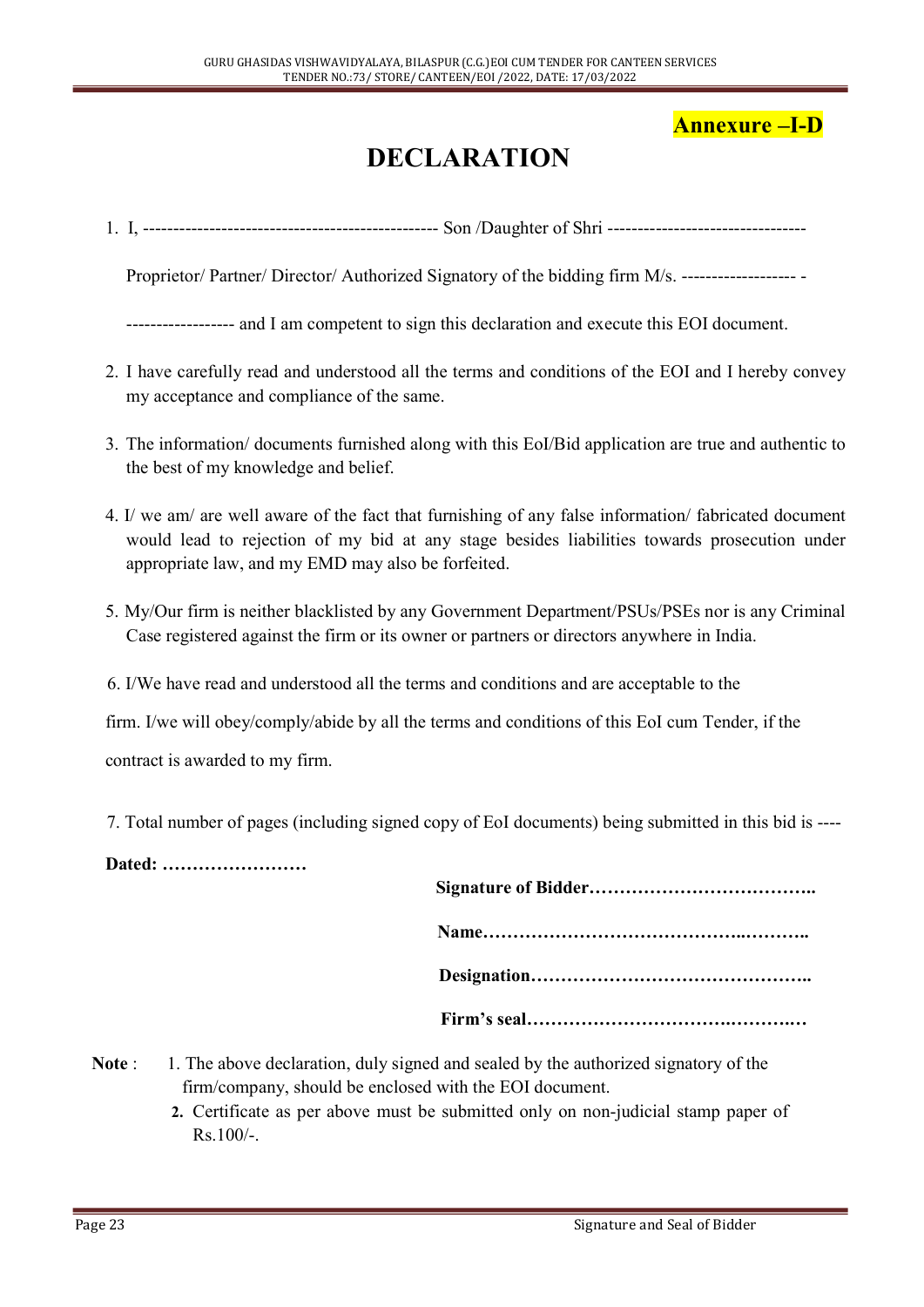### Annexure -II

### FINANCIAL BID (BoQ)

- Base Rate for Monthly Rent (Inclusive GST Tax): Rs. 50,000/- to be quoted online only in the BoQ.
- Bidders are required to quote the Monthly Rent more than Rs 50,000/- as the base monthly rent with GST. for the ground floor accommodation of the Cafeteria building at GGV campus.
- After opening of technical bid the capability and suitability of the bidders shall be evaluated and Financial Bid of the qualified bidder shall be opened later for which the date will disclosed later through e-procure portal.
- The water and electricity charges shall be over and above the quoted monthly rent.